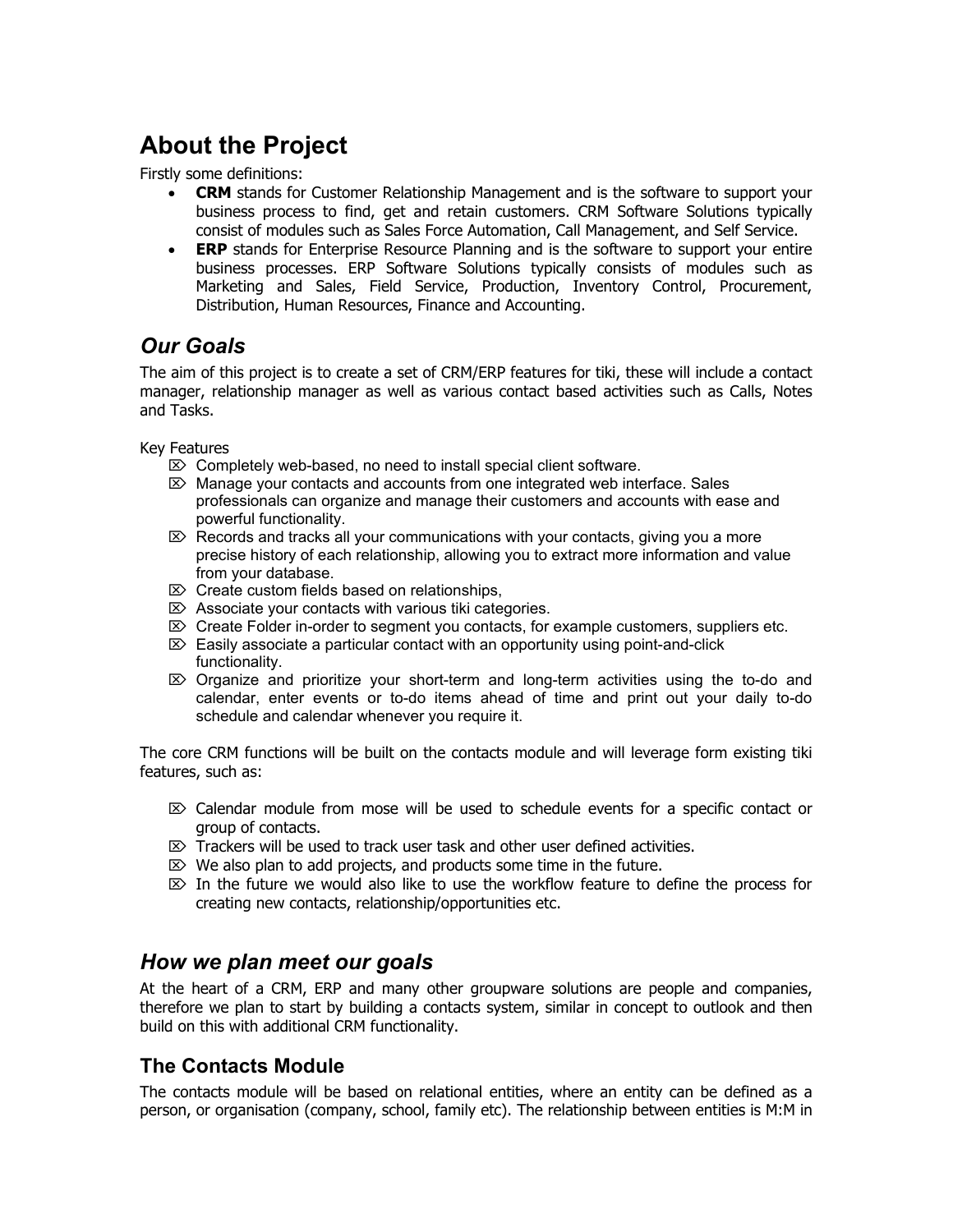that a single entity can have relationship with any other entity (for example eSTEVE->rFather- >eAaron or eJoe->rEmployee->eSi3-LTD).

Contacts will provide the following key features

- **People**, provides basic address book functionality and will allow you to specify site (public), myContacts as well as group based contact groups. Each person can be assigned to a company using the primary company of the person entity.
- **Organizations/Companies**, provides the ability to define companies, departments as well as the roles (see relationships) people play within that department. The main idea is that a company could use this as the base to a HR module.
- **Relationships**, is used to map relationships between entities (originally department lookup table), these relationships can be Person-2-Person(father of), Company-2- Company (e.g. departments) as well as Company-2-Person or Person-2-Company. This is effectively a lookup table (idSource, idTarget, Cat(cust, supp, user),
- **Activity** is used to centralize and record the activity of an individual person, company as well as those based on relationships (group of people/companies).

**Important Note**: Although the activity functionality is key to a CRM it is not deemed part of the contact module/application/feature, but should be implemented as a separate tiki feature. I will probably use trackers for this, although it would be nice to create some kind of shared scheme/table. This would allow me to list all the entries in the table base on my contacts id [Source (e.g. contacts) | Source Record id| Destination (e.g. trackers) | Content Id (tracker 21)]

## *Current Issues*

The addition of relationships make that database design more complex than originally anticipated, which in turn is going to makes csv, vcard and ldap import/export more complex.

How to exploit the functionality provided by the following tiki features from contacts? **Watchers** can be used on a object-by-object basis's in-order to allow the user to be notified of changes/updates to that object. Each object may have a number of different events that can be watched for. Events can be emailed to the user or added to their internal message list.

Watches (uid | event | object | hash | title | type | url | email)

**ActionLog** is used to log the activity of a user ActionLog (Create | Delete etc) ModifiedOn | PageName | User | IP | comment

**Programmed Content** can be used by publishers/admin to schedule when a object will appear on the site as content.

ProgCont (pid | contentId | publishdate | data)

**NotificationLib** provides a means to send an email to a user when an action occurs

### *Status*

The project is really still in the design stage, so please feel free to contribute. We intend to get the core contacts working over the next fee weeks, and will start implementing additional CRM features once the contacts module is stable. At this stage is CRM functionality is not part of the tiki CVS, once the feature is functional it will be left to the core tiki developers as to whether they want to distribute CRM as part of tiki.

 $\mathbb{Z}$  The proposed database schema is virtually complete and is available online for review and comment.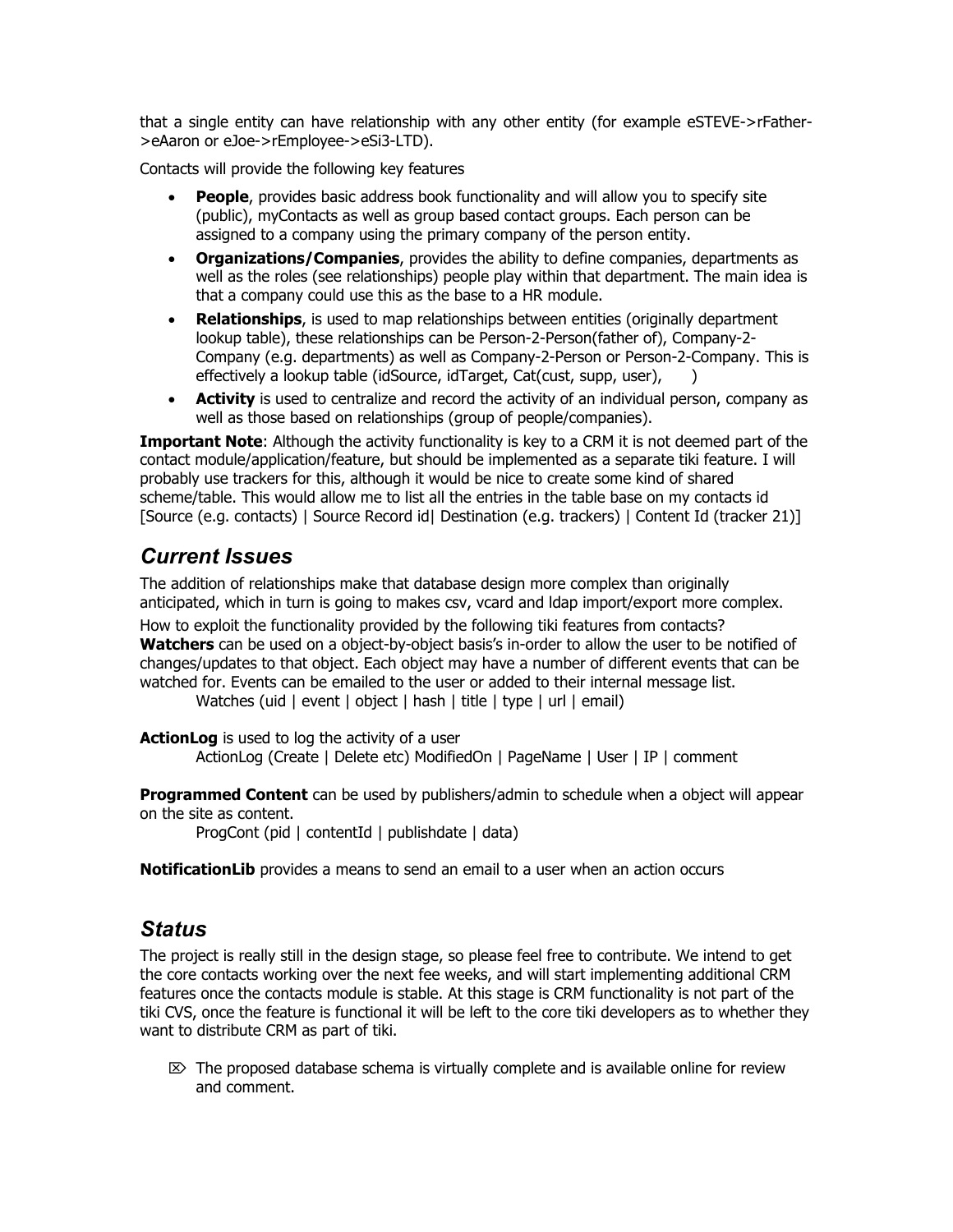Everyone is welcome to help and make suggestions in whatever way they fell they can.

## *Road Map*

Version 1

- Ldap mappings for standard entities http://ldap.akbkhome.com/ (not relationships) Person=OrgPerson, Organization=Org and Department=OrgUnit.
- Each standard entity can be extended with any number of additional user defined fields;
- iCal output used to schedule a task by one person to be performed by another! A contact schema is normalized in the rfc2445 http://www.ietf.org/rfc/rfc2445.txt this definition will be supported by tiki calendar by mose.
- Import, VCARD, CSV, LDAP->LDIF, SQL
- Export, VCARD, CSV, LDAP->LDIF, SQL

Version 2

- Create user from contact!
- Delete/remove LDAP entry for this contact and/or its relationships
- Add additional contact-class-tables using phpMyEdit for db and phpMyForm for layout.
- Print, PDF Contacts list, BizCards
- WebMail->Contacts, could be replaced with this module.
- Member list->could be used as a to provide a list tiki site users, by adding the importing the user list and then assigning them to the site group.

Version 3

- Voice tags for each user, this allows the user to simple say "call" followed by "contactname" each user needs to configure these feature.
- Synching groupware features with Palm, PocketPC, Symbian, etc would be a "nice to have". **Note**: You can do this from version 1 by exporting your contacts from you PDA aware application (e.g. outlook) and importing them using CSV or VCARD.
- Single click publish this contact to Idap server, this can be done manually in version 1 using the export to ldap->ldif.

## *People & Team Members*

# **Database Schema**

This section describes the current database design for the CRM engine. The schema was created using DBDesigner4 which is available form http://www.fabforce.net/products.php the XML data file is available here and can be used to directly create and modify the MYSQL database tables.

The following ERM show the high level relationships between the tables.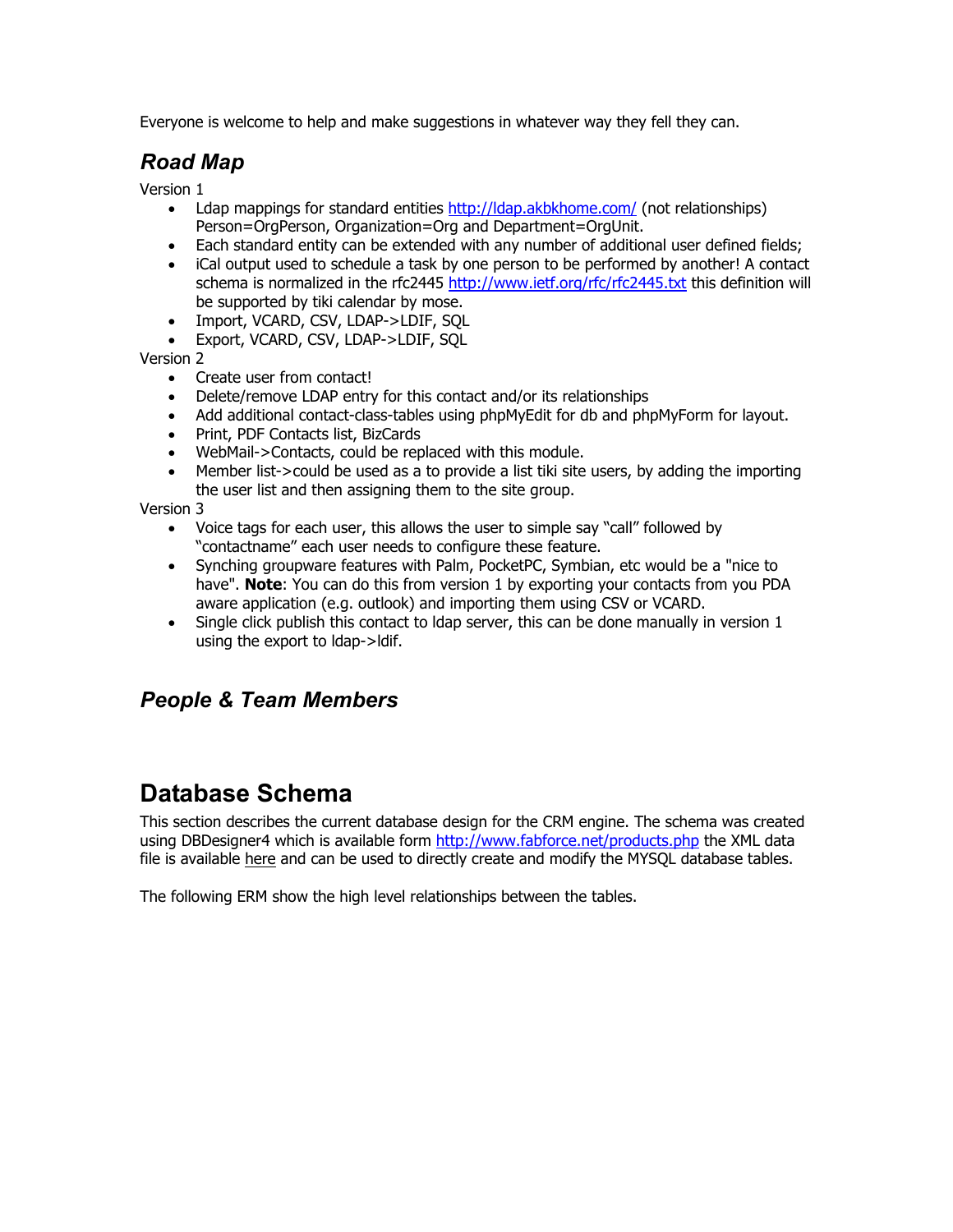

## *Tables*

The following section describes each of the entities show in the above entity relationship diagram.

## **CRM Entity**

The entity table is used to store the primary contact details for either a person (default when imported) or Organisation (e.g. company, school etc.).

Primary details include

- $\mathbb{Z}$  Entity definition (e.g. first, middle, last name etc)
- $\mathbb{E}$  Primary unit (e.g. home) includes an address, telephone numbers, url list and email list.
- $\mathbb{Z}$  Primary attribute are currently retrieved from attributes table, but we include them here in future if performance becomes an issue.

| <b>Field</b> | <b>Type</b>              | <b>Attributes Null</b> |           | <b>Default</b> | <b>Extra</b>   |
|--------------|--------------------------|------------------------|-----------|----------------|----------------|
| entity id    | int(14)                  |                        | <b>No</b> |                | auto increment |
| folder_id    | int(14)                  |                        | No 0      |                |                |
| kind         | enum('person',<br>'org') |                        | <b>No</b> | person         |                |
| created_by   | varchar(200)             |                        |           | Yes NULL       |                |
| created_on   | int(14)                  |                        |           | Yes NULL       |                |
| is shared    | enum('y', 'n')           |                        | Yes y     |                |                |
| modified_on  | int(14)                  |                        |           | Yes NULL       |                |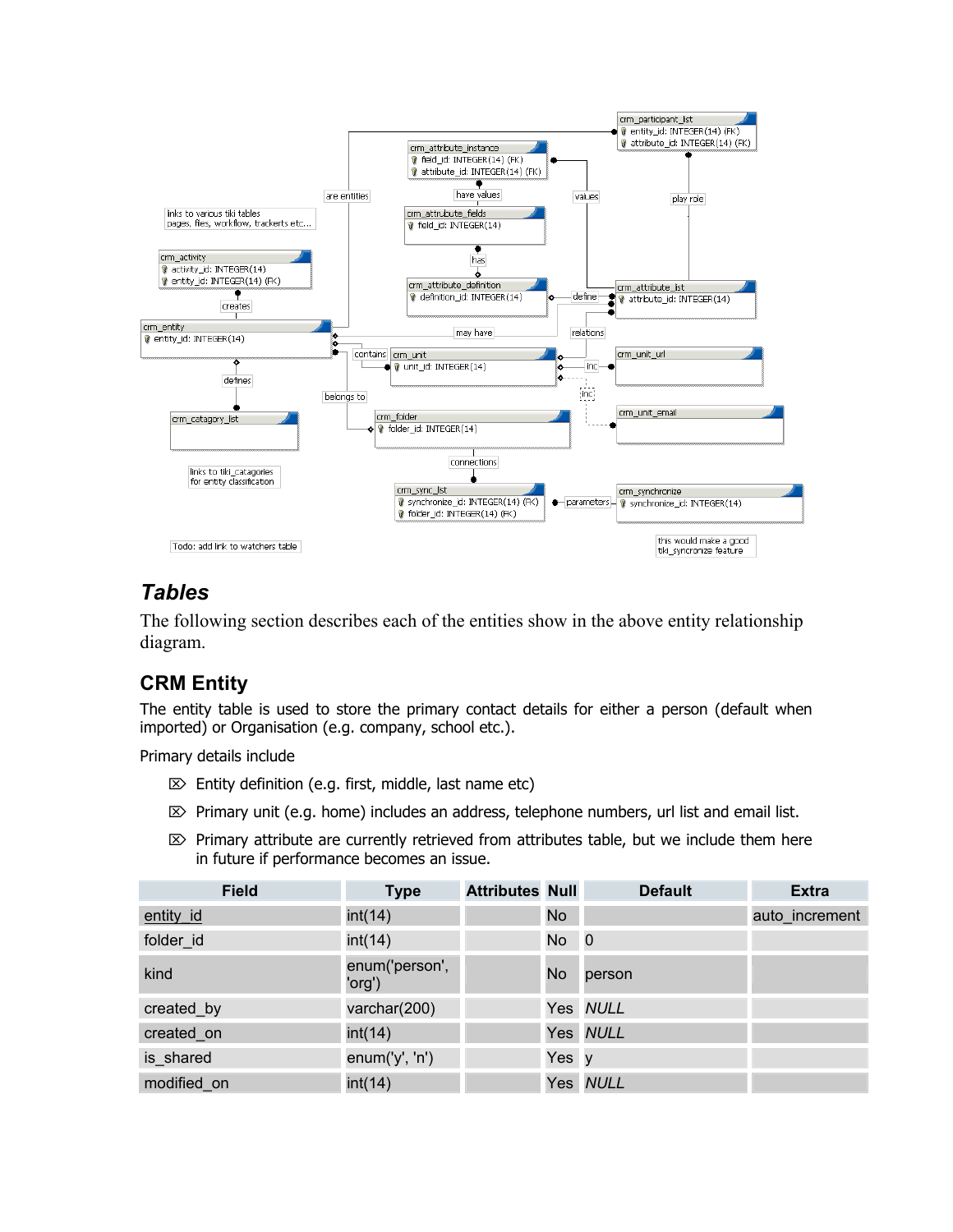| modified_by           | varchar(200)   |           | Yes NULL             |  |
|-----------------------|----------------|-----------|----------------------|--|
| name_prefix           | varchar(100)   |           | Yes NULL             |  |
| name_first            | varchar(100)   |           | Yes NULL             |  |
| name middle           | varchar(100)   |           | Yes NULL             |  |
| name_last             | varchar(100)   |           | Yes NULL             |  |
| name_suffix           | varchar(100)   |           | Yes NULL             |  |
| name_other            | varchar(100)   |           | Yes NULL             |  |
| picture               | longblob       |           | Yes NULL             |  |
| dob                   | int(14)        |           | Yes NULL             |  |
| notes                 | text           |           | Yes NULL             |  |
| secret_code           | text           |           | Yes NULL             |  |
| profession            | varchar(100)   |           | Yes NULL             |  |
| employer name         | varchar(255)   |           | Yes NULL             |  |
| employer_code         | varchar(32)    |           | Yes NULL             |  |
| account_name          | varchar(100)   |           | Yes NULL             |  |
| account number        | int(11)        |           | Yes NULL             |  |
| account_type          | varchar(100)   |           | Yes NULL             |  |
| account status        | varchar(100)   |           | Yes NULL             |  |
| recording             | longblob       |           | Yes NULL             |  |
| unit_description      | varchar(64)    |           | Yes NULL             |  |
| address_street_prefix | varchar(32)    |           | Yes NULL             |  |
| address street no     | varchar(32)    |           | Yes NULL             |  |
| address_street_name   | varchar(100)   |           | Yes NULL             |  |
| address_street        | varchar(100)   |           | Yes NULL             |  |
| address_city          | varchar(100)   |           | Yes NULL             |  |
| address_state         | varchar(100)   |           | Yes NULL             |  |
| address postal code   | varchar(100)   |           | Yes NULL             |  |
| address country       | varchar(100)   |           | Yes NULL             |  |
| address_time_zone     | varchar(8)     |           | Yes NULL             |  |
| address_weather_url   | varchar(254)   |           | Yes NULL             |  |
| address map url       | varchar(254)   |           | Yes NULL             |  |
| address_is_postal     | enum('y', 'n') | <b>No</b> | $\mathsf{V}$         |  |
| address_is_parcel     | enum('y', 'n') | <b>No</b> | y                    |  |
| address_is_billing    | enum('y', 'n') | <b>No</b> | y                    |  |
| tel prefered          | varchar(32)    | Yes       | <b>NULL</b>          |  |
| tel mobile            | varchar(32)    | <b>No</b> | +000 (000) 0000-0000 |  |
| tel office            | varchar(32)    | <b>No</b> | +000 (000) 0000-0000 |  |
| tel_home              | varchar(32)    | <b>No</b> | +000 (000) 0000-0000 |  |
| tel_fax               | varchar(32)    | <b>No</b> | +000 (000) 0000-0000 |  |
| tel_video             | varchar(32)    | <b>No</b> | +000 (000) 0000-0000 |  |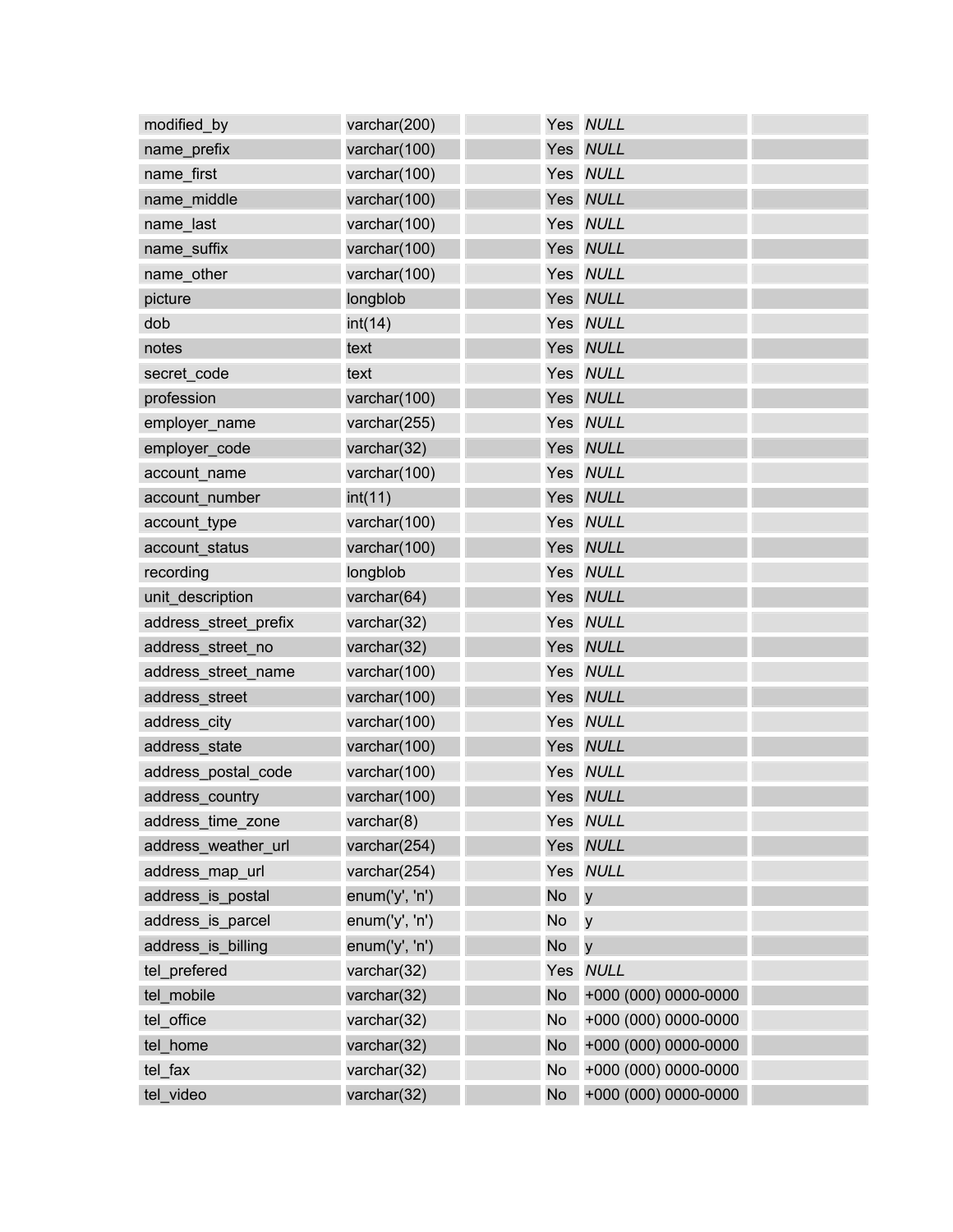| tel voice                | varchar(32)                          | No.       | +000 (000) 0000-0000 |  |
|--------------------------|--------------------------------------|-----------|----------------------|--|
| tel_other                | varchar(32)                          | <b>No</b> | +000 (000) 0000-0000 |  |
| tel_pager                | varchar(32)                          | <b>No</b> | +000 (000) 0000-0000 |  |
| tel dailup               | varchar(32)                          | <b>No</b> | +000 (000) 0000-0000 |  |
| tel_callback             | varchar(32)                          | <b>No</b> | +000 (000) 0000-0000 |  |
| tel assistant            | varchar(32)                          | <b>No</b> | +000 (000) 0000-0000 |  |
| tel manager              | varchar(32)                          | <b>No</b> | +000 (000) 0000-0000 |  |
| tel_trustee              | varchar(32)                          | <b>No</b> | +000 (000) 0000-0000 |  |
| email_description        | varchar(32)                          |           | Yes NULL             |  |
| email_address            | varchar(255)                         |           | Yes NULL             |  |
| email_format             | enum('plaintext',<br>'html', 'mime') | <b>No</b> | mime                 |  |
| email_use_public_key     | enum('y', 'n')                       | <b>No</b> | $\mathsf{n}$         |  |
| email_public_key         | blob                                 |           | Yes NULL             |  |
| email_wraplines          | enum('y', 'n')                       |           | Yes NULL             |  |
| email_add_to_addressbook | enum('y', 'n')                       | <b>No</b> | n                    |  |
| url_name                 | varchar(64)                          |           | Yes NULL             |  |
| url_description          | text                                 |           | Yes NULL             |  |
| url_url                  | varchar(255)                         |           | Yes NULL             |  |
| url_uid                  | varchar(32)                          |           | Yes NULL             |  |
| url_pwd                  | varchar(32)                          |           | Yes NULL             |  |
| url publish directory    | varchar(240)                         |           | Yes NULL             |  |

**Design Notes:** The entity table was designed to for speed, in most cases all the properties that make up an entity can be defined in this table, with the exception of entity attributes which vary depending on primary purpose of the system. Additional units (address and phone numbers), email and url's can be defined at any time, however when creating these we must ensure that a primary unit exists (properties from this table) before creating a new one, if they do not we must create it before creating the new unit. This is required in-order to allow the primary (this table) properties to be substituted with new properties by setting the primary flag.

We did toy with the following concept, but decided that the performance hit would be too high, by replacing the entity definition (currently first last middle name) with a single description/name field and move the (first last middle name etc) into the attributes table. This would allow the system to be extended with any number of new entities for example projects etc. Although this type of definition is very flexible it is at this point deemed to abstract to be comprehend easily, even by the system developers.

## **CRM Unit**

The unit table is used to holds an entities paper address and phone contact details as well as providing a link to one or more, email, and url entities. Each unit has a name that describes the unit (e.g. Home, Office, Beach House, Sales Dept, etc.) and should be viewed as a container-link for url, emal as well as to other entities (relationship and roles) which have defined attributes.

| Field          | Type    | <b>Attributes Null</b> |           | <b>Default</b> | <b>Extra</b>   |
|----------------|---------|------------------------|-----------|----------------|----------------|
| <u>unit id</u> | int(14) |                        | <b>No</b> |                | auto increment |
| entity id      | int(14) |                        | No.       |                |                |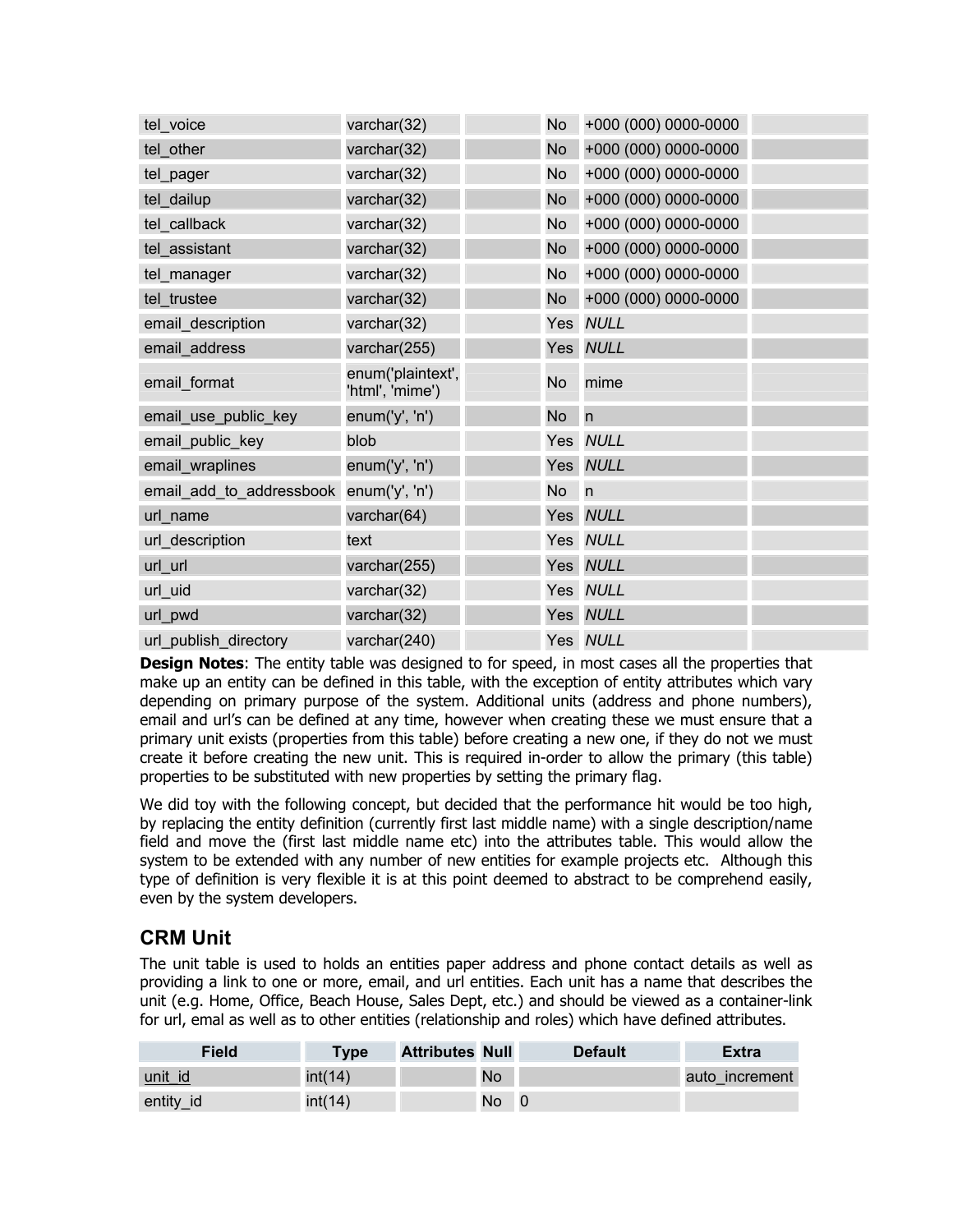| modified by           | varchar(200)   |           | Yes NULL             |  |
|-----------------------|----------------|-----------|----------------------|--|
| modified on           | varchar(14)    | Yes       | <b>NULL</b>          |  |
| is primary            | enum('y', 'n') | Yes       | n                    |  |
| unit description      | varchar(64)    | Yes       | <b>NULL</b>          |  |
| address_street_prefix | varchar(32)    | Yes       | <b>NULL</b>          |  |
| address street no     | varchar(32)    |           | Yes NULL             |  |
| address street name   | varchar(100)   | Yes       | <b>NULL</b>          |  |
| address street        | varchar(100)   |           | Yes NULL             |  |
| address city          | varchar(100)   |           | Yes NULL             |  |
| address_state         | varchar(100)   | Yes       | <b>NULL</b>          |  |
| address_postal_code   | varchar(100)   | Yes       | <b>NULL</b>          |  |
| address_country       | varchar(100)   | Yes       | <b>NULL</b>          |  |
| address time zone     | varchar(8)     | Yes       | <b>NULL</b>          |  |
| address_weather_url   | varchar(254)   |           | Yes NULL             |  |
| address_map_url       | varchar(254)   | Yes       | <b>NULL</b>          |  |
| address is postal     | enum('y', 'n') | <b>No</b> | y                    |  |
| address_is_parcel     | enum('y', 'n') | <b>No</b> | y                    |  |
| address is billing    | enum('y', 'n') | <b>No</b> | $\mathsf{V}$         |  |
| tel prefered          | varchar(32)    | Yes       | <b>NULL</b>          |  |
| tel_mobile            | varchar(32)    | <b>No</b> | +000 (000) 0000-0000 |  |
| tel office            | varchar(32)    | <b>No</b> | +000 (000) 0000-0000 |  |
| tel home              | varchar(32)    | <b>No</b> | +000 (000) 0000-0000 |  |
| tel fax               | varchar(32)    | <b>No</b> | +000 (000) 0000-0000 |  |
| tel video             | varchar(32)    | <b>No</b> | +000 (000) 0000-0000 |  |
| tel voice             | varchar(32)    | <b>No</b> | +000 (000) 0000-0000 |  |
| tel_other             | varchar(32)    | <b>No</b> | +000 (000) 0000-0000 |  |
| tel_pager             | varchar(32)    | <b>No</b> | +000 (000) 0000-0000 |  |
| tel_dailup            | varchar(32)    | <b>No</b> | +000 (000) 0000-0000 |  |
| tel_callback          | varchar(32)    | <b>No</b> | +000 (000) 0000-0000 |  |
| tel_assistant         | varchar(32)    | <b>No</b> | +000 (000) 0000-0000 |  |
| tel manager           | varchar(32)    | <b>No</b> | +000 (000) 0000-0000 |  |
| tel trustee           | varchar(32)    | <b>No</b> | +000 (000) 0000-0000 |  |

**Note**: in the future we may replace the unit definition with a single description/name field and move the fields into the attributes table. This would allow the system to be extended with any type of unit definition. Although this type of definition is very flexible it is at this point deemed to abstract to be comprehend easily, even by the system developers.

### **CRM Unit email**

Provides a list of email address and associated parameters for each email address, such as usePlain Text, use public key etc. Email will display a dialogue to select the primary email address; it's setting as well as a list of other email addresses for this contact entity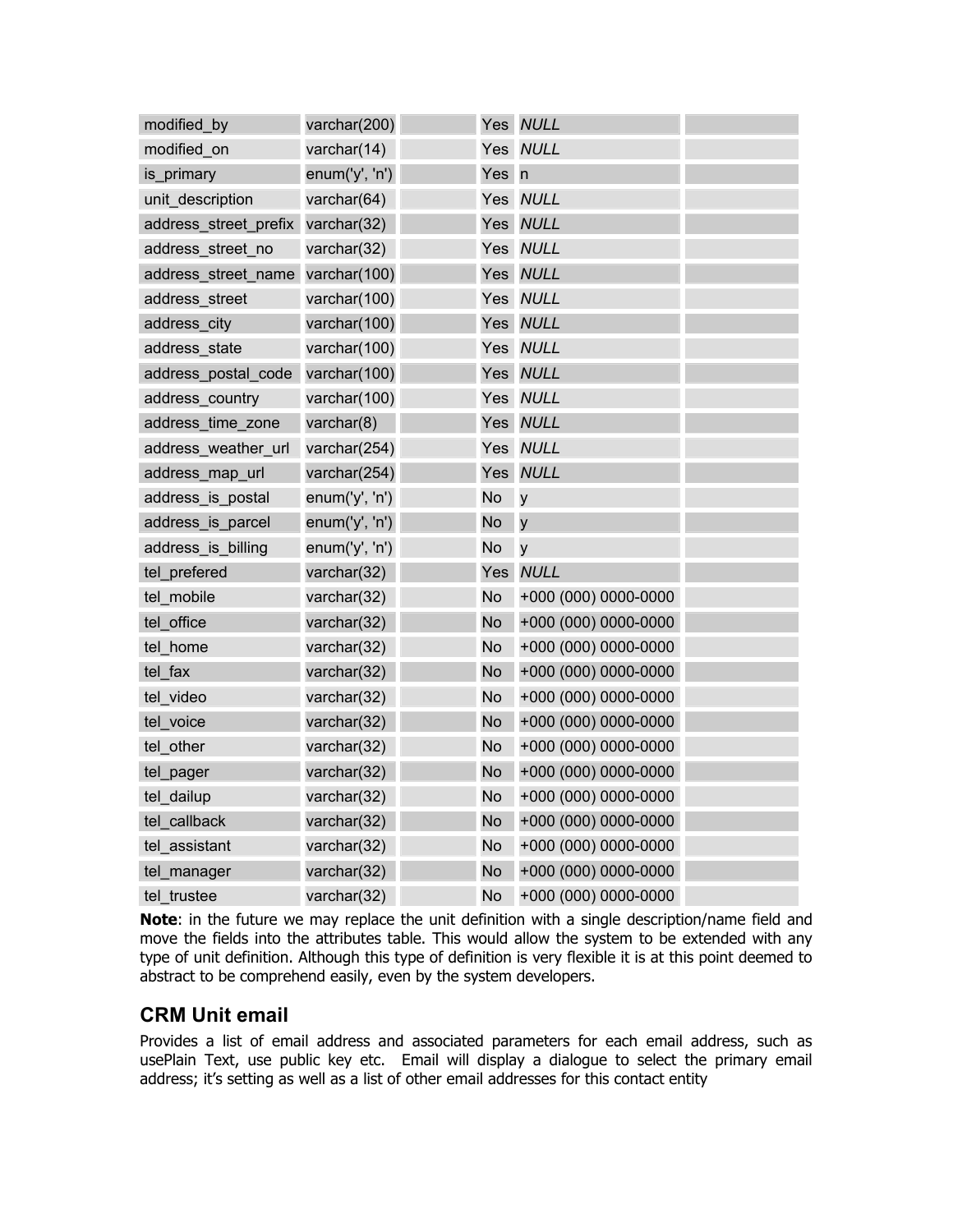| <b>Field</b>                      | <b>Type</b>                          | <b>Attributes Null Default Extra</b> |           |             |  |
|-----------------------------------|--------------------------------------|--------------------------------------|-----------|-------------|--|
| unit id                           | int(14)                              |                                      | <b>No</b> | $\mathbf 0$ |  |
| description                       | varchar(32)                          |                                      |           | Yes NULL    |  |
| is primary                        | enum('y', 'n')                       |                                      | No.       | n           |  |
| address                           | varchar(255)                         |                                      |           | Yes NULL    |  |
| format                            | enum('plaintext',<br>'html', 'mime') |                                      | No        | mime        |  |
| use_public_key                    | enum('y', 'n')                       |                                      | No.       | n           |  |
| public_key                        | blob                                 |                                      |           | Yes NULL    |  |
| wraplines                         | enum('y', 'n')                       |                                      |           | Yes NULL    |  |
| add to addressbook enum('y', 'n') |                                      |                                      | No.       | n           |  |

**Note:** could use tiki\_user\_email table for this

### **CRM Unit URL**

Provides one or more url details, including any login id and password required to access the url. The url will display a dialogue to select the primary url (e.g. website), it's account and password information, as well as a list of other website for this contact entity.

| <b>Field</b>                   | <b>Type</b>    | <b>Attributes Null Default Extra</b> |           |             |  |
|--------------------------------|----------------|--------------------------------------|-----------|-------------|--|
| unit id                        | int(14)        |                                      | <b>No</b> | $\mathbf 0$ |  |
| is_primary                     | enum('y', 'n') |                                      | Yes n     |             |  |
| name                           | varchar(64)    |                                      |           | Yes NULL    |  |
| description                    | text           |                                      |           | Yes NULL    |  |
| url                            | varchar(255)   |                                      |           | Yes NULL    |  |
| uid                            | varchar(32)    |                                      |           | Yes NULL    |  |
| pwd                            | varchar(32)    |                                      |           | Yes NULL    |  |
| publish directory varchar(240) |                |                                      |           | Yes NULL    |  |

**Note**: This would be the ideal place to store net meeting and other real-time connection information. We could use directory Links (aka featured links) for this feature. Directory could be extended with comments, attachments and a picture to represent the category and or site. User\_bookmarks is should be integrated with directory. Tiki\_category\_sites used by directory should be renamed directory\_sites\_category as it appears to be part of tiki categories. We could extend the directory with uid and password and use the directory instead. Although we may have an issue with updates as directory cats are assigned directory admin?

### **CRM Synchronization**

The synchronization table holds the information required to connect to external systems in-order to exchange packets of information between distributed entities.

| Field                  | <b>Type</b> | <b>Attributes Null Default</b> |           |  | Extra          |
|------------------------|-------------|--------------------------------|-----------|--|----------------|
| synchronize id int(14) |             |                                | <b>No</b> |  | auto increment |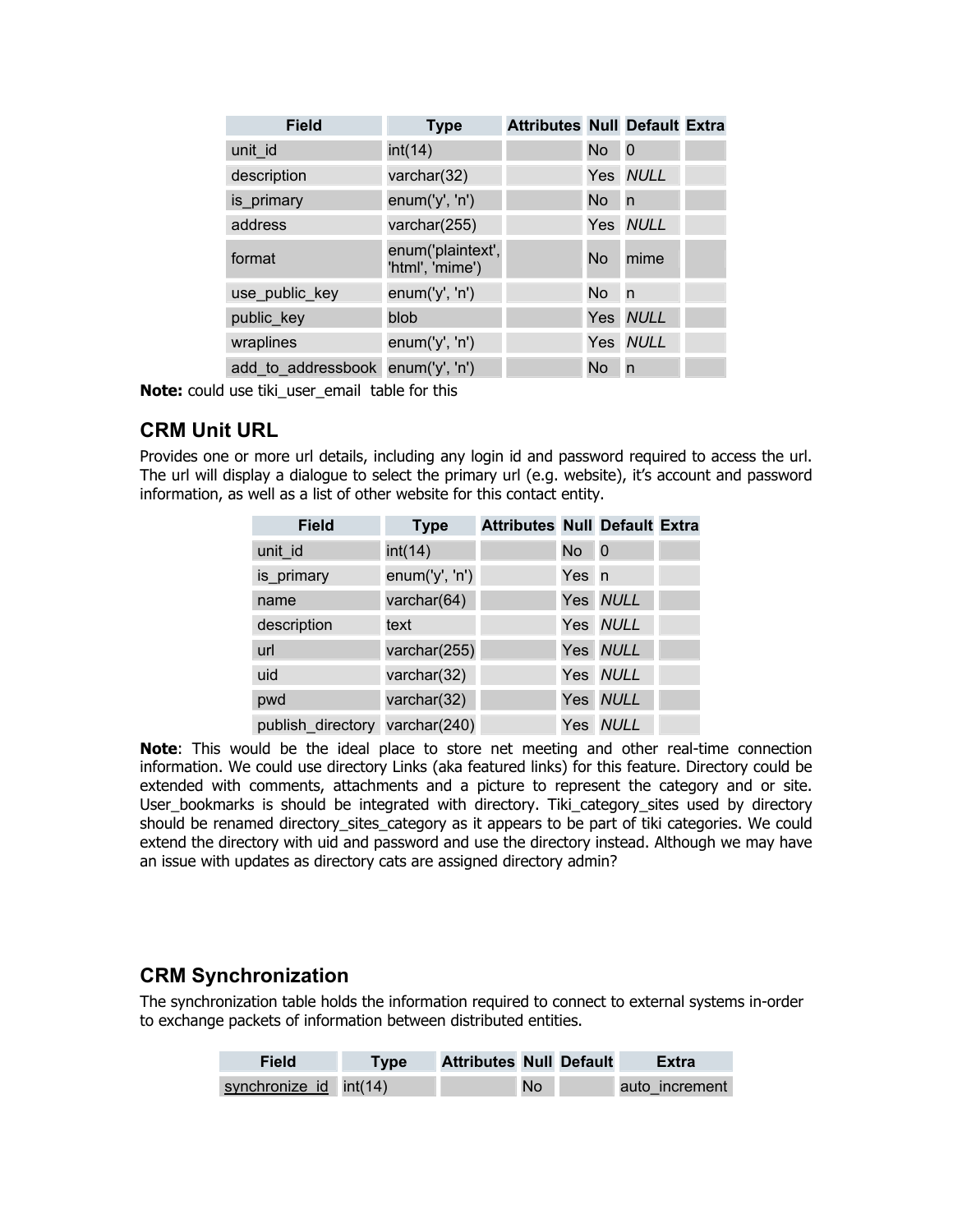| kind             | enum('Idap',<br>'ical')                   |     | Yes NULL    |  |
|------------------|-------------------------------------------|-----|-------------|--|
| description      | varchar(64)                               |     | Yes NULL    |  |
| inbound          | enum('y', 'n')                            | No. | n           |  |
| outbound         | enum('y', 'n')                            | No  | n           |  |
| host             | varchar(200)                              |     | Yes NULL    |  |
| url              | varchar(200)                              |     | Yes NULL    |  |
| port             | int(11)                                   |     | Yes NULL    |  |
| uid              | varchar(200)                              |     | Yes NULL    |  |
| pwd              | varchar(200)                              |     | Yes NULL    |  |
| public_key       | blob                                      |     | Yes NULL    |  |
| secret key       | blob                                      |     | Yes NULL    |  |
| refersh interval | int(11)                                   |     | Yes NULL    |  |
| unresovled       | enum('leave',<br>ˈusetiki',<br>'usehost') |     | Yes NULL    |  |
| converstion      | int(14)                                   | Yes | <b>NULL</b> |  |
| sync items       | int(14)                                   |     | Yes NULL    |  |

This table will also be use to hold the configuration information for the following:-

⌦ **LDAP** Import allowed [] + LDAP server/login details []

**Note:** for additional comments please refer to comm servers and crm folders. We need a method to store and schedule ldap imports/exports/updates as well as any RSS/RDF feeds we wish to establish for crm-entities.

The crm\_unit\_url table also serves a very similar role. IMO the best thing is to create a similar solution to tiki-send-obejcts but with the addition of an interval setting and perhaps a name and description field. We also want to be able to select multiple servers for communications for each crm\_folder.

**Note :** tiki currently provides similar functionality in the following features, it appears that many of these could be merged into a single comms lib.

```
tiki dsn – requires login information
tiki rss modules –
tiki-send-objects - used for articles (received-article) and wiki pages(received pages) 
tiki-send-blogs 
tiki-rdf-xxx when it becomes available 
tiki admin external wiki
tiki newsservers
```
## **CRM Sync List**

Provides a means to allow each folder to be synchronized with one or MORE systems.

| <b>Field</b>           |         | <b>Type Attributes Null Default Extra</b> |        |  |
|------------------------|---------|-------------------------------------------|--------|--|
| synchronize id int(14) |         |                                           | No 0   |  |
| folder id              | int(14) |                                           | $No$ 0 |  |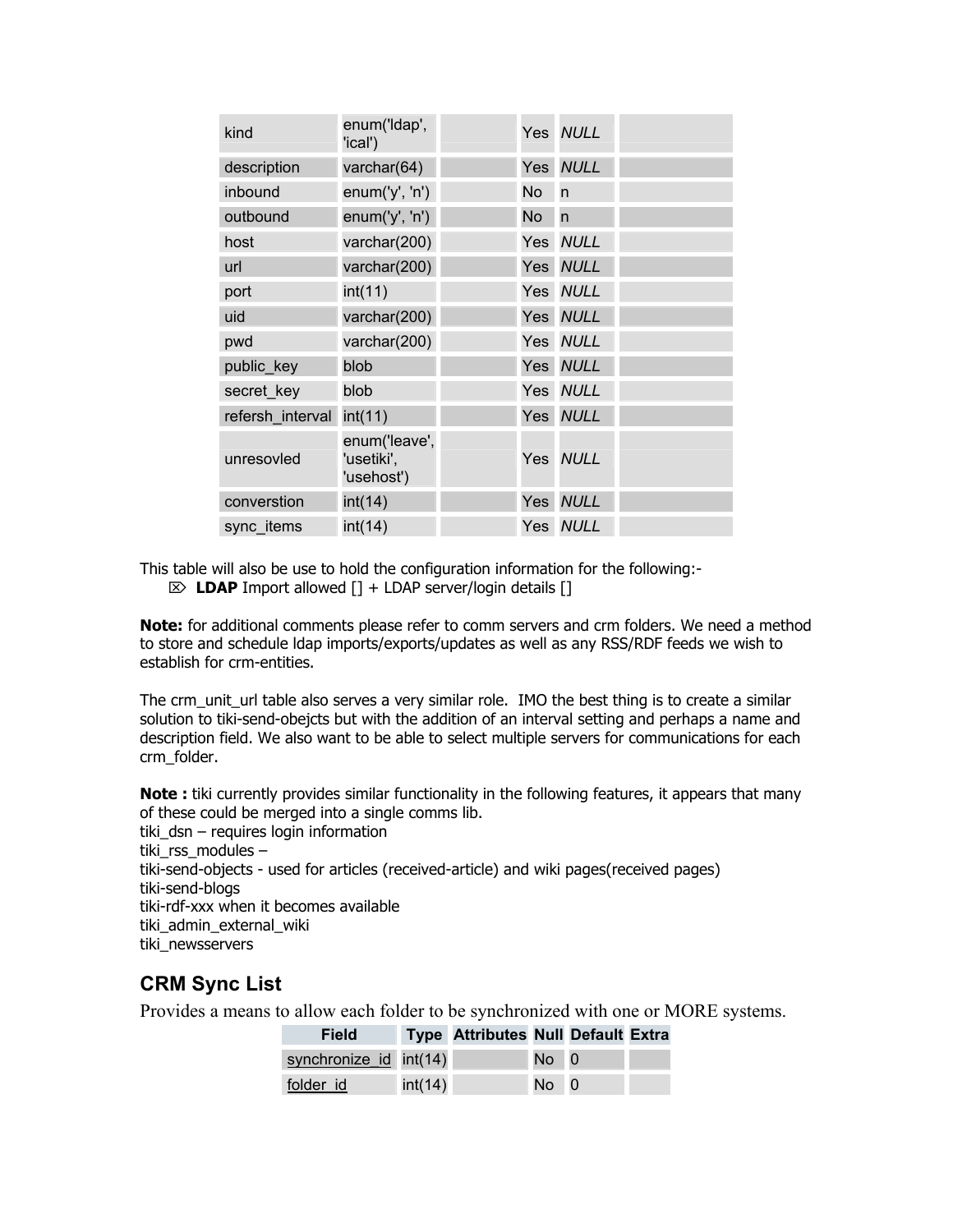### **CRM Attribute List**

Attributes are simply a set of user-defined fields that can be associated with an entity as well as each of its units. Each attribute set can also be associated with one or more participants in-order to form links between entities; these relationships are described using attributes.

| <b>Field</b>  | <b>Type</b>              | <b>Attributes Null Default</b> |      |          | <b>Extra</b>   |
|---------------|--------------------------|--------------------------------|------|----------|----------------|
| attribute id  | int(14)                  |                                | No   |          | auto increment |
| entity_id     | int(14)                  |                                |      | Yes NULL |                |
| unit id       | int(14)                  |                                |      | Yes NULL |                |
| definition id | int(14)                  |                                |      | Yes NULL |                |
| description   | varchar(255)             |                                |      | Yes NULL |                |
| is primary    | enum('y', 'n')           |                                | No n |          |                |
| created_on    | int(14)                  |                                |      | Yes NULL |                |
| created_by    | varchar(200)             |                                |      | Yes NULL |                |
| modified on   | int(14)                  |                                |      | Yes NULL |                |
|               | modified by varchar(200) |                                |      | Yes NULL |                |
| start date    | int(14)                  |                                |      | Yes NULL |                |
| end date      | int(14)                  |                                |      | Yes NULL |                |

### **CRM Attribute Definition**

The role definition table is based on the tracker table and is used to define a role and its attributes.

| <b>Field</b>                   | <b>Type</b>    | <b>Attributes Null Default</b> |           |          | <b>Extra</b>   |
|--------------------------------|----------------|--------------------------------|-----------|----------|----------------|
| definition id                  | int(14)        |                                | <b>No</b> |          | auto increment |
| name                           | varchar(64)    |                                |           | Yes NULL |                |
| description                    | text           |                                |           | Yes NULL |                |
| created on                     | int(14)        |                                |           | Yes NULL |                |
| created by                     | varchar(200)   |                                |           | Yes NULL |                |
| modified on                    | int(8)         |                                |           | Yes NULL |                |
| modified by                    | varchar(200)   |                                |           | Yes NULL |                |
| no_of_instances                | int(11)        |                                |           | Yes NULL |                |
| use comments                   | enum('y', 'n') |                                |           | Yes NULL |                |
| use attachments enum('y', 'n') |                |                                |           | Yes NULL |                |

### **CRM Attribute Fields**

The role field's table is based on the tracker field's table and is used to define each of the attributes associated with a role.

| <b>Field</b>  | <b>Type</b> | <b>Attribut</b> Null Default<br>es |           | <b>Extra</b>   |
|---------------|-------------|------------------------------------|-----------|----------------|
| field id      | int(14)     |                                    | <b>No</b> | auto increment |
| definition id | int(14)     |                                    | No        |                |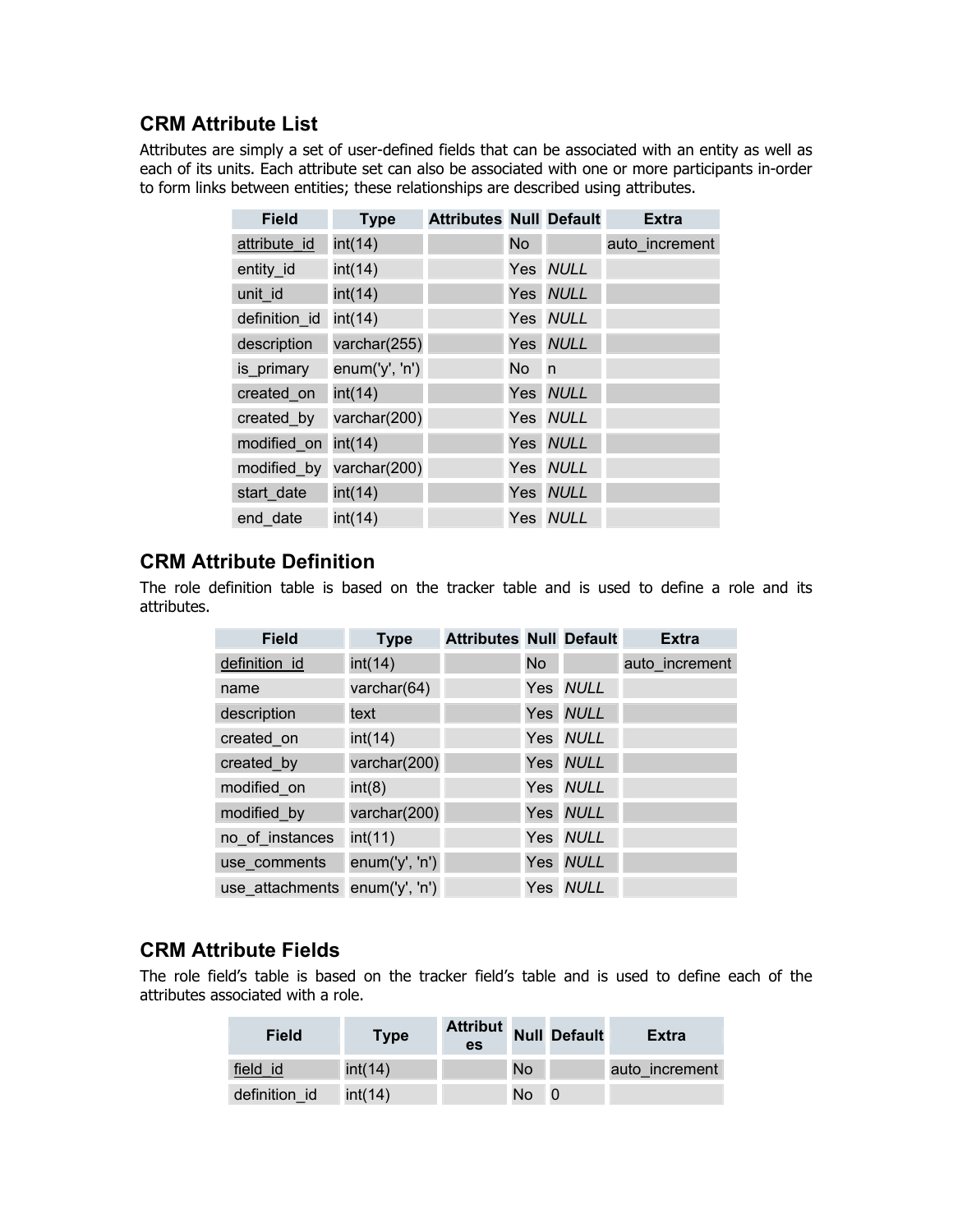| name                 | varchar(64)    |        | Yes NULL |  |
|----------------------|----------------|--------|----------|--|
| position             | int(11)        | $No$ 0 |          |  |
| is main              | enum('y', 'n') |        | Yes NULL |  |
| is visible           | enum('y', 'n') |        | Yes NULL |  |
| Kind                 | int(11)        |        | Yes NULL |  |
| list_options         | text           |        | Yes NULL |  |
| select query         | text           |        | Yes NULL |  |
| update_query         | text           |        | Yes NULL |  |
| Idap definition text |                |        | Yes NULL |  |

**Note:** need to extend the current table to include Type: [chkbox, option, listbox, multi-chkbox, mulit-opion] Data Source (if gathered from another module) Select Query: Update Query:

### **CRM Attribute Instance**

The role instance table is based on tracker item table and is used to map the field values to a specific role.

| <b>Field</b>         |         | <b>Type Attributes Null Default Extra</b> |        |          |  |
|----------------------|---------|-------------------------------------------|--------|----------|--|
| field id             | int(14) |                                           | $No$ 0 |          |  |
| attribute id int(14) |         |                                           | $No$ 0 |          |  |
| value                | text    |                                           |        | Yes NULL |  |

**Note**: may add notes and attachments tables in future.

### **CRM Participates List**

Provides a list of entities for this relation id.

| <b>Field</b>         | <b>Type</b>             | <b>Attributes Null Default Extra</b> |        |          |  |
|----------------------|-------------------------|--------------------------------------|--------|----------|--|
| entity id            | int(14)                 |                                      | $No$ 0 |          |  |
| attribute id int(14) |                         |                                      | $No$ 0 |          |  |
| created_on int(14)   |                         |                                      |        | Yes NULL |  |
|                      | description varchar(64) |                                      |        | Yes NULL |  |

#### **CRM Activity**

The activities table is a link table that links items stored in other tiki tables, and is used to store all of the actives for this entity; the default view mode is chronological order. Activities can be assigned to other users and reminders sent to that user.

| <b>Field</b>       | <b>Type</b> | <b>Attributes Null Default</b> |     |          | <b>Extra</b>   |
|--------------------|-------------|--------------------------------|-----|----------|----------------|
| activity id        | int(14)     |                                | No. |          | auto increment |
| entity id          | int(14)     |                                | No  | - 0      |                |
| parent_activity_id | int(14)     |                                |     | Yes NULL |                |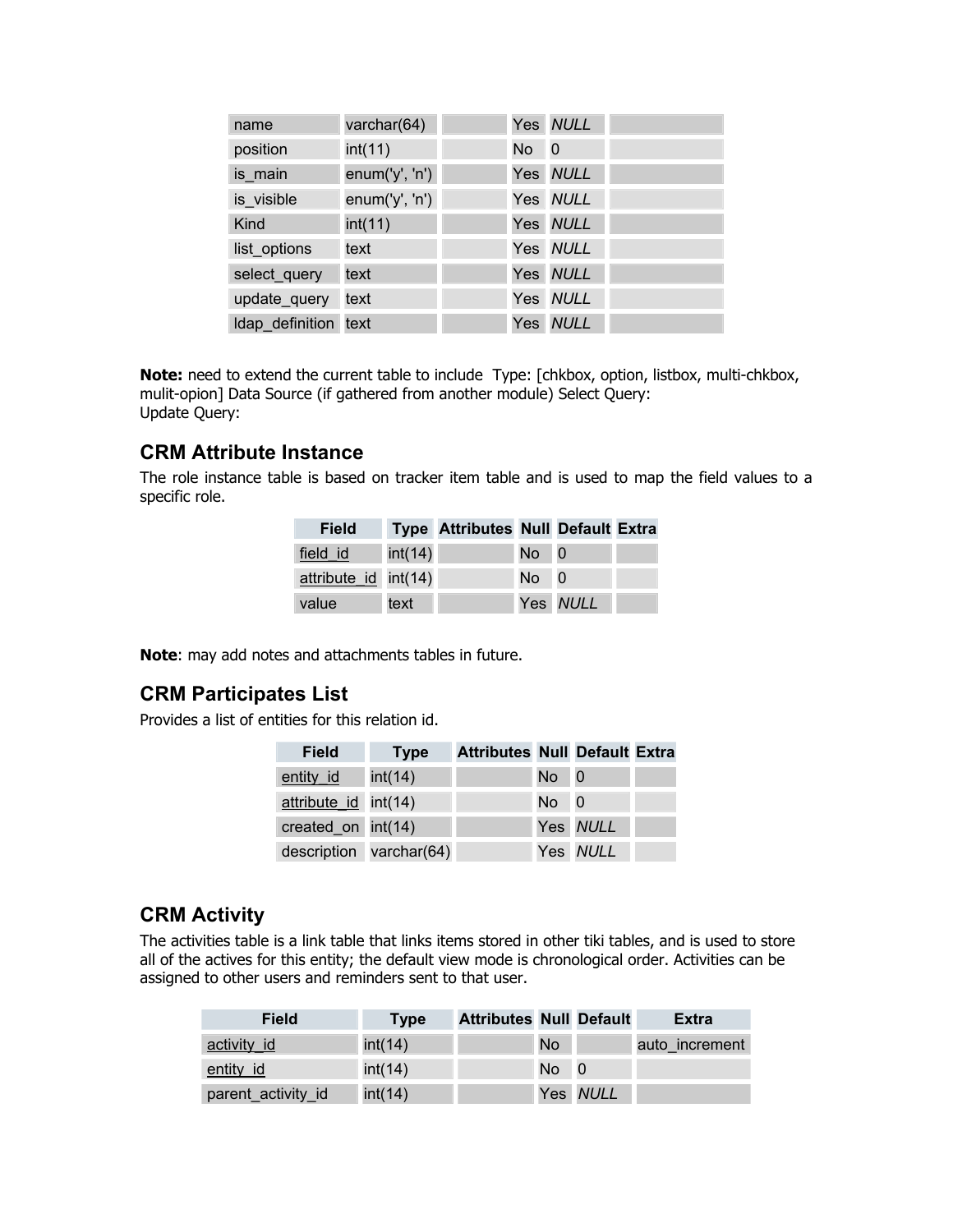| activity_type         | varchar(20)    |  | Yes NULL |  |
|-----------------------|----------------|--|----------|--|
| table name            | varchar(64)    |  | Yes NULL |  |
| table instance        | varchar(32)    |  | Yes NULL |  |
| description           | varchar(255)   |  | Yes NULL |  |
| created_on            | int(14)        |  | Yes NULL |  |
| created_by            | varchar(200)   |  | Yes NULL |  |
| duration              | time           |  | Yes NULL |  |
| assigned to           | varchar(200)   |  | Yes NULL |  |
| assigned on           | int(14)        |  | Yes NULL |  |
| assigned notes        | text           |  | Yes NULL |  |
| assigned_schedule     | enum('y', 'n') |  | Yes NULL |  |
| assigned notification | enum('y', 'n') |  | Yes NULL |  |
| notify on updates     | enum('y', 'n') |  | Yes NULL |  |

## **CRM Folders**

CRM Folders provides a convenient way to group entities and can be mapped to tiki user groups. Preferences and permissions can be applied on a folder-by-folder basis.

| <b>Field</b>       | <b>Type</b>               | <b>Attributes Null Default</b> |           |                | <b>Extra</b>   |
|--------------------|---------------------------|--------------------------------|-----------|----------------|----------------|
| folder id          | int(14)                   |                                | <b>No</b> |                | auto_increment |
| description        | varchar(45)               |                                | <b>No</b> |                |                |
| access_group       | varchar(30)               |                                | <b>No</b> |                |                |
| allow_sub_folders  | enum('y', 'n')            |                                | <b>No</b> | n              |                |
| admin_group        | varchar(30)               |                                | Yes       | <b>NULL</b>    |                |
| user_creation      | enum('y', 'n')            |                                | Yes       | <b>NULL</b>    |                |
| user_create_method | enum('number',<br>'name') |                                | Yes       | number         |                |
| user_start_date    | int(14)                   |                                | <b>No</b> | $\overline{0}$ |                |
| user_end_date      | int(14)                   |                                | <b>No</b> | $\mathbf 0$    |                |
| user_access_items  | enum('y', 'n')            |                                | <b>No</b> | n              |                |
| popup_reminders    | enum('y', 'n')            |                                | <b>No</b> | y              |                |
| import Idif        | enum('y', 'n')            |                                | <b>No</b> | n              |                |
| export_Idif        | enum('y', 'n')            |                                | <b>No</b> | y              |                |
| export_vcard       | enum('y', 'n')            |                                | <b>No</b> | y              |                |
| import_vcard       | enum('y', 'n')            |                                | <b>No</b> | n              |                |
| export_csv         | enum('y', 'n')            |                                | <b>No</b> | n              |                |
| import_csv         | enum('y', 'n')            |                                | <b>No</b> | n              |                |
| export_ical        | enum('y', 'n')            |                                | <b>No</b> | $\mathsf{V}$   |                |
| import_ical        | enum('y', 'n')            |                                | <b>No</b> | n              |                |
| merge_code         | varchar(64)               |                                |           | Yes NULL       |                |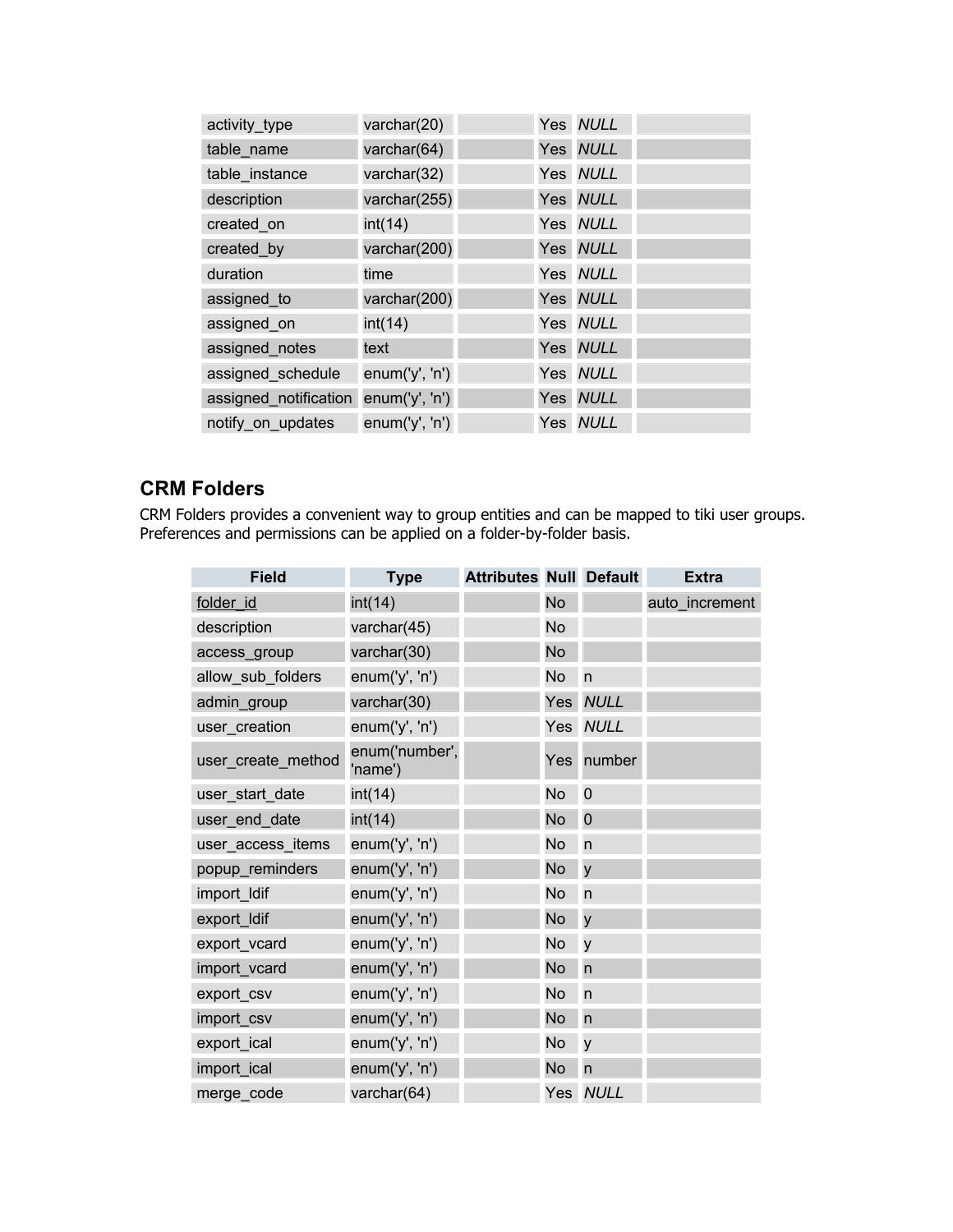**Note:** When importing records we need an option for automatically creating accounts base on the above. Also refer to Tiki User Groups and Permissions.

### **CRM Category List**

Tiki categories will be used to classify instance objects (e.g. a specific crm entity), we should allow the user to assign an entity to one or more categories. This table provides a lookup list of the tiki categories that this contact has been assigned to and is used to assign a single contact to one or more tiki categories. Categories can be used in association with folders, for example you may wish to define a folder for partners and add the contact information for each business partner, each partner can then be associated with one or more categories, for example life insurance, mortgages etc.

| <b>Field</b>      | Type Attributes Null Default Extra |        |  |
|-------------------|------------------------------------|--------|--|
| entity_id int(14) |                                    | $No$ 0 |  |
| cateid $Int(12)$  |                                    | $No$ 0 |  |

**Note:** we should be able to set permissions for categories for example who can view meeting, birthday, phone call, travel time, sick, on vacation, private, etc.

### **CRM Global Preferences**

The global preferences table will hold configuration information that is global in nature, this table has yet to be refined.

- $\otimes$  **CRM:** Use HOME contact method during hours, this is to allow the activity log call option to selected the correct contact method (email voice mobile etc)
- $\otimes$  **CRM:** Use WORK contact method during hours this is to allow the activity log call option to selected the correct contact method (email voice mobile etc)
- ⌦ **CRM:** Default View (Properties (sum, detail, events, relations)), List (tabs (people, company etc..))
- ⌦ **CRM:** Default list view, Select which fields appear in the List View (A-Z) as well as their order.
- ⌦ **CRM:** Default filter and category?
- ⌦ **CRM:USER:**Use email application [mailto:: open windows default mail app or internal copy to field to tiki webmail]
- ⌦ **CRM|USER:** Select the first five country names that appear in the contacts country dropdown list, used as a kind of shortcut.
- ⌦ **COUNTRY ID:** used to determine if a contact address is international or not? WE COULD USE TIKI->GENERAL(Displayed time zone:)
- $\boxtimes$  Collapsible Activity list [Yes|No]
- $\mathbb{Z}$  TEL FORMAT, default telephone format e.g. +00 (00) 0000-0000
- $\mathbb{Z}$  Number of items per page (will be incorporated as part of the list view)

### *Issues, Possibilities and Comments*

The following table are not show, but may be included later

1. Pick Lists table may be added, the purpose of which is to provide a list of acceptable values for each field, unlike a list box, a pick list allows you to select multiple items and have the item represented as a icon (e.g. hobbies list, or services used list etc.)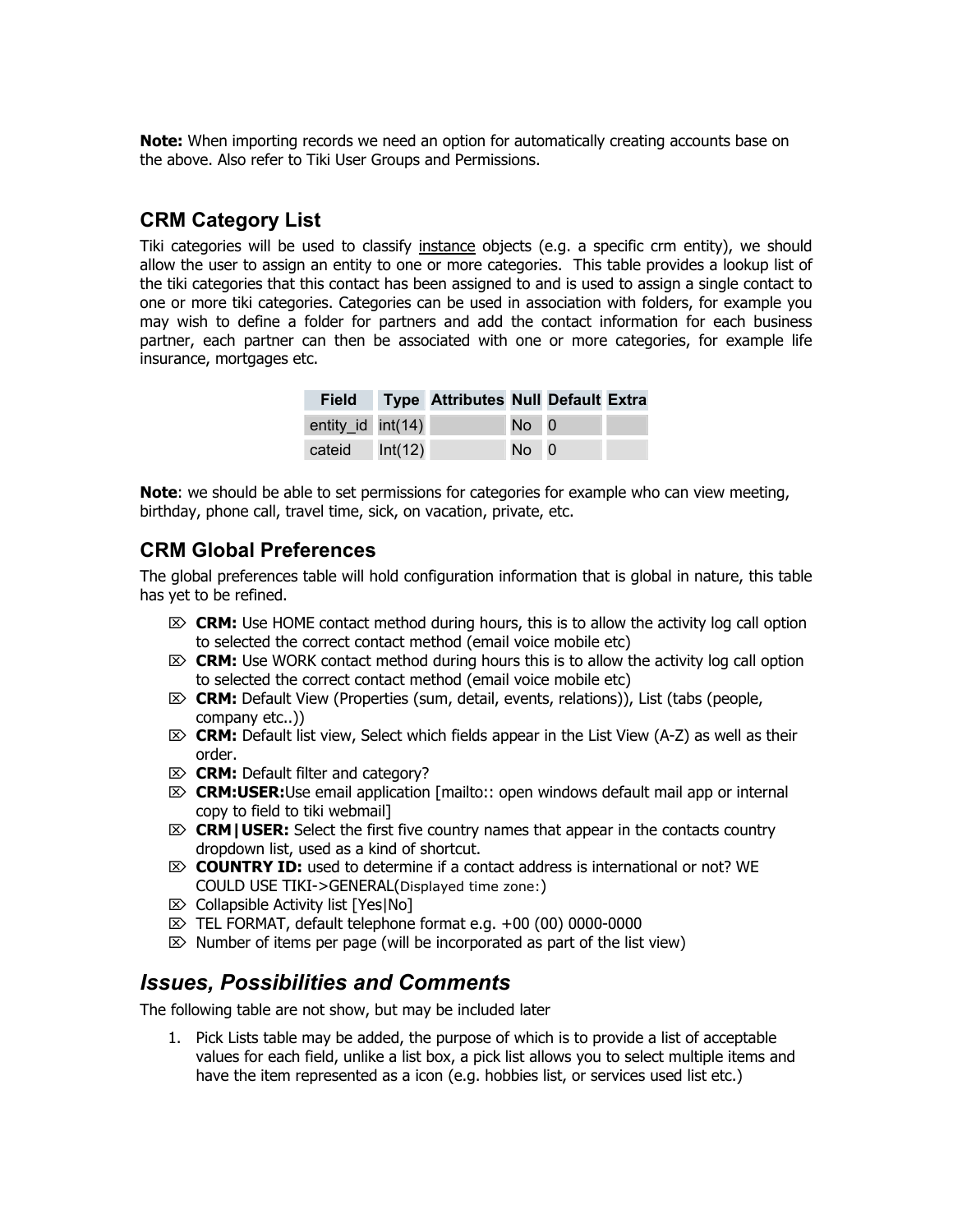- 2. Spite address street field into sub-fields (e.g. Name, Street No and Street Name) in-order to allow for a more intelligent map referencing url.
- 3. We should really have some credentials tables for key management, but that's another feature altogether a KMS, maybe in the not to distant future.

Other tables of interest Tiki\_wiki\_attachments Tiki image Tiki files Tiki comments

# **Tiki User Groups & Permissions**

The following section describes some ideas on how to manage the security and permission for contact records. Within tiki users are assigned to groups and permissions are applied to these groups.

- Contacts mapped to the Anonymous Group are deemed site contacts anyone can view them.
- Contacts mapped to other groups are visible to all group members unless the owner (user) has selected the private flag (isPrivate) for this contact.

To-do

• My-Contacts is used to view all the private flagged contacts for that user, this is a feature specific tiki group which

Permission system should be the same as CMS/Articles (submission in waiting until approved)

- $\boxtimes$  tiki p contact edit
- $\boxtimes$  tiki\_p\_contact remove
- ⌦ tiki\_p\_contact\_read
- $\triangleright$  tiki\_p\_contact\_submission (maybe in future)
- $\triangleright$  tiki\_p\_contact\_submission\_edit (maybe in future)
- $\triangleright$  tiki\_p\_contact\_submission\_remove (maybe in future)
- $\otimes$  tiki p contact submission approve (maybe in future)
- $\boxtimes$  tiki\_p\_contact\_admin (used for delegated management)

**Note:** How does this work if the owner is does not have edit, delete permissions?

# **Tiki Theme Control**

How do we add crm as a tiki section?

# **Phone Dialer**

Determine telephone call location based on ip location, this presumes that all number are entered in the correct international format. We also need to add the following: Dialing prefix (e.g. Calling Card #)

# **Modules/Blocks**

The following block/modules can be used to navigate contact entities and can be assigned in the same ways as tiki modules.

- ENTITY Current Time, we need to show the system time for this to be useful, also note that the system time will only use the users time zone if we cannot get a system time based on ip address.
- ENTITY Current Weather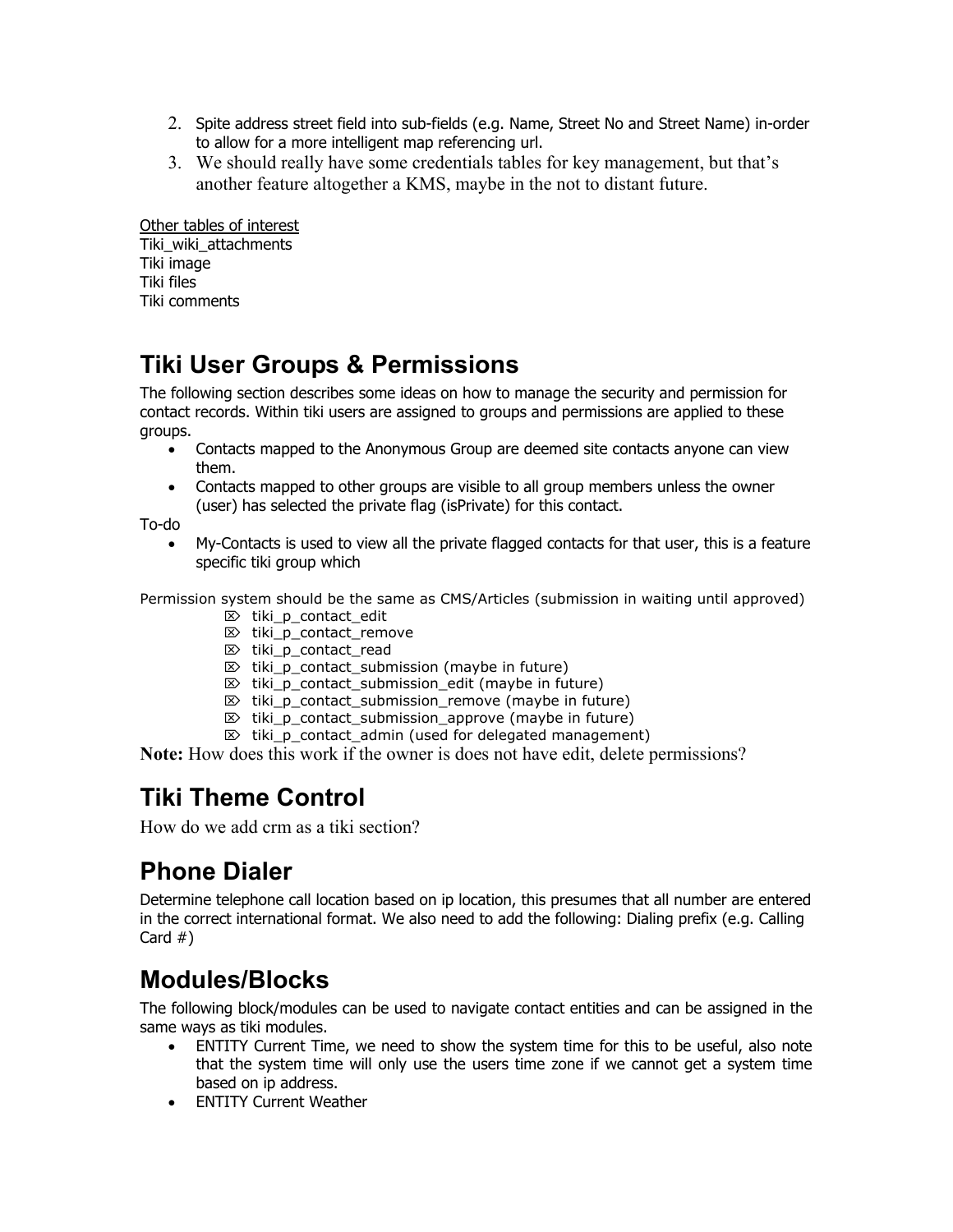- ENTITY Current Map
- Clipboard block dual-purpose block  $1$ ] can be used as bookmark (e.g. tagged items are placed in the clipboard. 2] can be use too copy and PAST tagged items.
- Relationships (only visible from properties view of people and org) provide an hierarchical view of relationships for the select entity.
- Activity List for a specific entity, the idea is that you could use this block/module from other modules
- Calendar, provide a block using the calendar (being developed by mose) to display the contacts calendar.

•

## *Maybe?*

- Person List, the idea is that you could use this block/module from other modules such as a Projects module
- Org List, the idea is that you could use this block/module from other modules such as a invoice module

# **GUI and Views**

This section is an attempt at documenting some potential GUI elements for easy navigation of CRM features. It is very much a work in progress and is likely to change frequently.

Currently we have two main views, the list view and the properties view.

## *Global /Navigation View*

The global view is nothing more that a header with a number of command which are consistent across all views

**Commands Global:** The following commands are available from the list view

- New -> goes directly to properties view
- Add/Import all from vcard, cvs, outlook, Idap etc!!
- Save/Export all vcard, cvs, outlook, sql, Idap etc!!
- Print (all pdf, biz cards)

### *List View*

The list view is used display, sort and find entities, there are currently four tabs one for each of the following lists **[**People | Organizations | Relationships | Activity**].** The administrator should have the option of specifying which fields are included in the list view. An option to set the number of items shown per page should be available.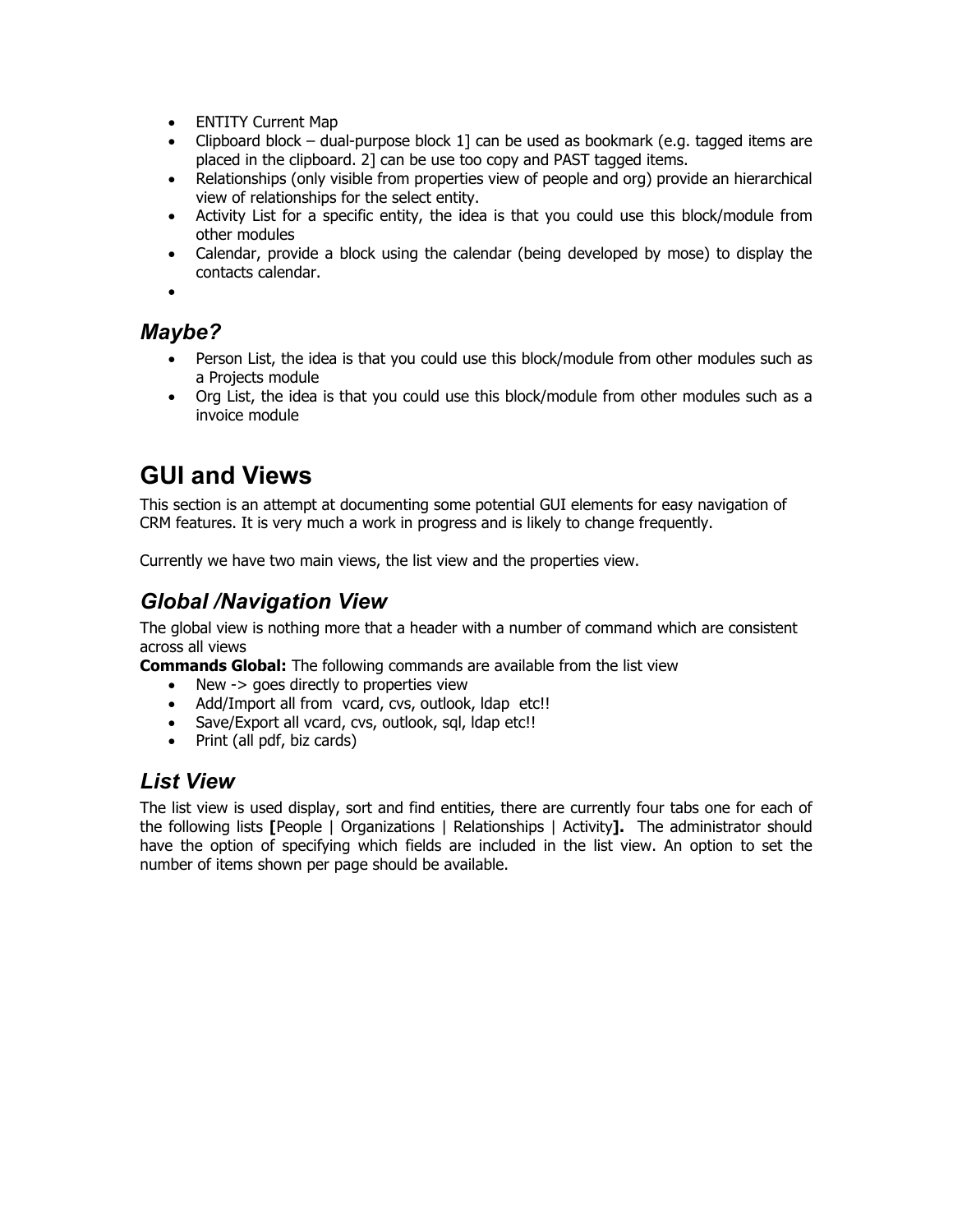|                     | Links @]Customize Links @]Free Hotmail @]Windows @]aarnet.edu.au - mandrake download @]Active-Hardware.com, main page @]Ars Technica The PC enthusiast's resource |                                                                 |                                                                                                      |                                         |                           |  |
|---------------------|-------------------------------------------------------------------------------------------------------------------------------------------------------------------|-----------------------------------------------------------------|------------------------------------------------------------------------------------------------------|-----------------------------------------|---------------------------|--|
|                     | Welcome to Financial Affairs Group on Mon 14 of Jul, 2003 [13:23 BD T]                                                                                            |                                                                 |                                                                                                      |                                         |                           |  |
| Menu<br>home        |                                                                                                                                                                   |                                                                 | <b>Contacts:</b> Prefs List Import Export (ALL A B C D E F G H I J K L M N O P Q R S T U V W X Y Z ) |                                         | Login<br>logged as: admin |  |
| chat<br>contact us  | Find John                                                                                                                                                         | Folders Customers -                                             | People   Organisation   Relations   Activity                                                         |                                         | Logout<br>set<br>user:    |  |
| stats<br>categories | <b>Name</b>                                                                                                                                                       | <b>Last</b>                                                     | Company                                                                                              | <b>Actions</b>                          |                           |  |
| <b>games</b>        | Jefferv                                                                                                                                                           | Hill                                                            |                                                                                                      | $\mathbb{Z} \boxplus \mathbb{Q} \times$ |                           |  |
| MyTiki (dick!)      | Jennifier                                                                                                                                                         | Cockburn                                                        | Family                                                                                               | <b>MEXX</b>                             |                           |  |
| <b>Workflow</b>     | Jerry                                                                                                                                                             | Devine                                                          | <b>ACI</b>                                                                                           | <b>ZESX</b>                             |                           |  |
| <b>Mar</b> Wiki     | Jim.                                                                                                                                                              | Calrow                                                          | G&D                                                                                                  | $\mathbb{Z} \boxplus \mathbb{Q} \times$ |                           |  |
| Image Gals          | Joanna                                                                                                                                                            | <b>Bayliss</b>                                                  |                                                                                                      | <b>ZO&amp;X</b>                         |                           |  |
| Articles            | John                                                                                                                                                              | Marketis                                                        |                                                                                                      | $\mathbb{Z} \boxplus \mathbb{Q} \times$ |                           |  |
| <b>Blogs</b>        | John                                                                                                                                                              | Butterworth                                                     |                                                                                                      | $\mathbb{Z}$ dq $\times$                |                           |  |
| Forums              | <b>John</b>                                                                                                                                                       | Butterworth                                                     |                                                                                                      | <b>MEXX</b>                             |                           |  |
| Directory           | Joshep                                                                                                                                                            | Failla                                                          |                                                                                                      | <b>MEXX</b>                             |                           |  |
|                     | Judy Robertson@Iprimus.                                                                                                                                           | Au                                                              |                                                                                                      | M d& X                                  |                           |  |
| File Galleries      | Karen                                                                                                                                                             | <b>Richards</b>                                                 | ServCorp                                                                                             | <b>ZOQX</b>                             |                           |  |
| <b>E</b> FAQS       | Kathleen                                                                                                                                                          | Hohner                                                          | <b>Toronto Dominion Bank</b>                                                                         | <b>MEXX</b>                             |                           |  |
| Quizzes             | Kathryn                                                                                                                                                           |                                                                 |                                                                                                      | <b>ZO&amp;X</b>                         |                           |  |
| Trackers            | <b>Kirk</b>                                                                                                                                                       | Pattinson                                                       | SCIL (UK)                                                                                            | $\mathbb{Y} \boxplus \mathbb{Q} \times$ |                           |  |
| Surveys             | Leonson                                                                                                                                                           | Kowaniko                                                        | <b>IKNOIX</b>                                                                                        | $\mathbb{Z} \boxplus \mathbb{Q} \times$ |                           |  |
| <b>Newsletters</b>  | Lester                                                                                                                                                            |                                                                 | Lester                                                                                               | <b>MEXX</b>                             |                           |  |
| Ephemerides         | Lester                                                                                                                                                            |                                                                 | Lester                                                                                               | <b>MEXX</b>                             |                           |  |
| Charts              | Lester                                                                                                                                                            |                                                                 | Lester                                                                                               | ME&X                                    |                           |  |
| Admin (dick!)       | Levcho                                                                                                                                                            |                                                                 | Mondex (Korea)                                                                                       | <b>MESX</b>                             |                           |  |
| User Menu           | Loyd                                                                                                                                                              | Danels                                                          | MXI EID (UK)                                                                                         | <b>MEXX</b>                             |                           |  |
|                     |                                                                                                                                                                   | 165 Records Found Showing 80 to 100<br>[prev] Page: 5/9 [next ] |                                                                                                      |                                         |                           |  |
|                     |                                                                                                                                                                   |                                                                 | some links go across here (c)2002-2003                                                               |                                         |                           |  |
|                     |                                                                                                                                                                   |                                                                 | Page generated in: 3.02 seconds                                                                      |                                         |                           |  |

Each list will provide the functionality to select and manipulate multiple, entities can also be sorted using any of the fields defined. Some field values may have shortcut links, for example if the email field is shown you can click on the email address which will launch the email app as specified by the contact preference.

Each list page will have a footer which will display the current page, number of pages, page 1…n, first, last, next and previous as well as the number of records and the first and last record currently display on the screen. The record creation date and the record last modified by xxx on date. May add link to select all.

### **People**

### **Organization**

**Relationships** 

**Activity** 

### *Properties View*

The properties view is used to navigate and edit an entity and its associated properties. This screen(s) is split into two regions (top and bottom) the top region is used to display the entities properties (details, events and relations) and the bottom region is used to display the entities activity in chronological order (notes, tasks, calls etc).

#### **Figure 1 - Mockup Example Screen**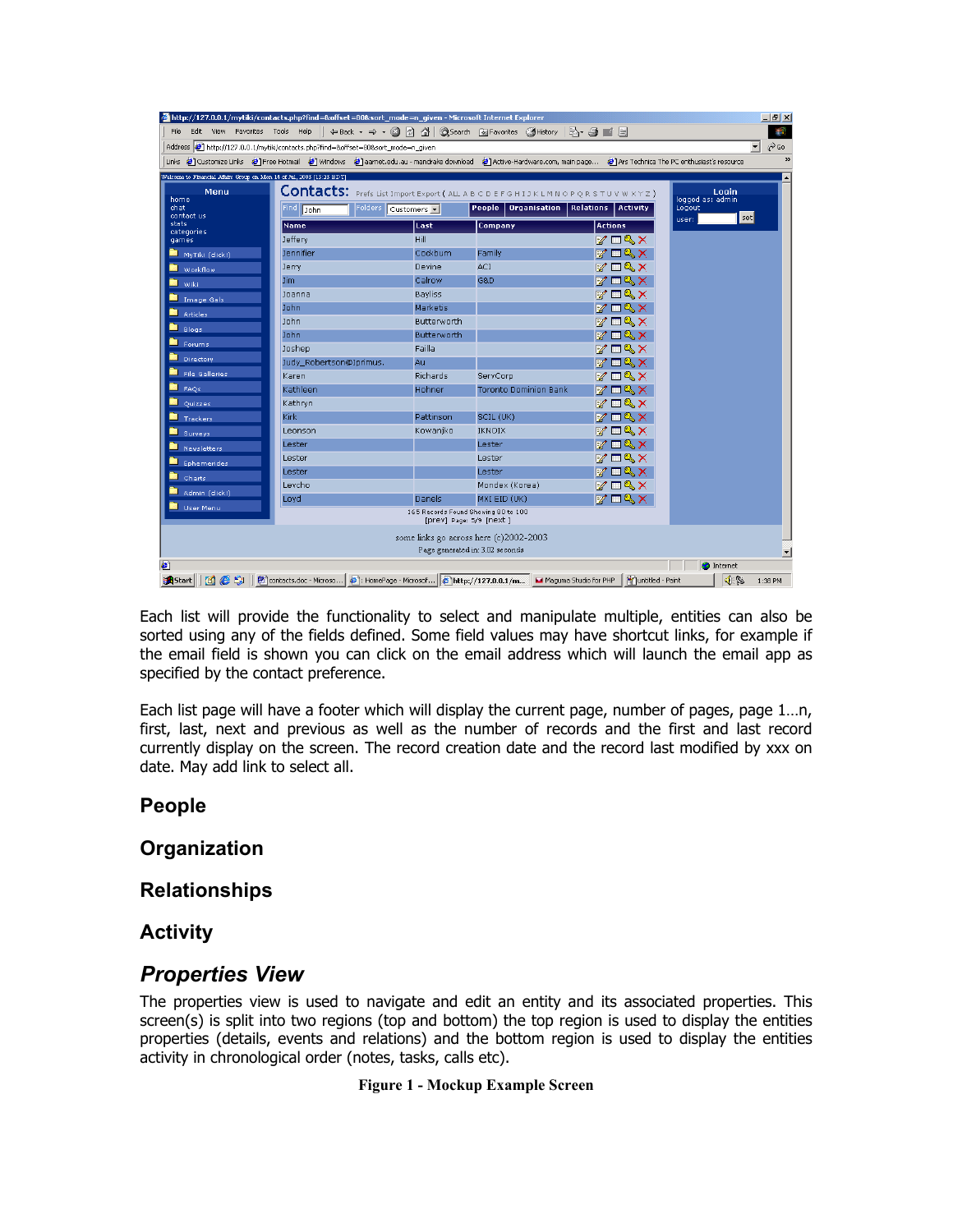| http://127.0.0.1/mytiki/contacts_edit.php?id=1 - Microsoft Internet Explorer                                                                                      |                     |                       |                                                                                                      |                                      |                                   |                  |                                  | $-1$ $-1 \times 1$ |
|-------------------------------------------------------------------------------------------------------------------------------------------------------------------|---------------------|-----------------------|------------------------------------------------------------------------------------------------------|--------------------------------------|-----------------------------------|------------------|----------------------------------|--------------------|
| Edit View Favorites Tools Help<br>File                                                                                                                            |                     |                       | ↓Back ▼ → → ③ 図 企   © Search Rij Favorites 《History   民 → 马 ■ 目                                      |                                      |                                   |                  |                                  | 48                 |
| Address [8] http://127.0.0.1/mytiki/contacts_edit.php?id=1                                                                                                        |                     |                       |                                                                                                      |                                      |                                   |                  |                                  | ⊘Go                |
| Links @ Customize Links @ Free Hotmail @ Windows @ aarnet.edu.au - mandrake download @ Active-Hardware.com, main page @ Ars Technica The PC enthusiast's resource |                     |                       |                                                                                                      |                                      |                                   |                  |                                  |                    |
| Welcome to Financial Affairs Group on Mon 14 of Jul, 2003 [15:15 BDT]                                                                                             |                     |                       |                                                                                                      |                                      |                                   |                  |                                  |                    |
| Menu<br>home                                                                                                                                                      |                     |                       | <b>Contacts:</b> Save New Copy Delete Import Export                                                  |                                      |                                   |                  | <b>Loain</b><br>logged as: admin |                    |
| chat                                                                                                                                                              | Type.<br>Person -   | Folder                | Customers -                                                                                          | <b>Summary</b>                       | Events                            | <b>Relations</b> | Logout                           |                    |
| contact us<br>stats.                                                                                                                                              | <b>Entity</b>       | <b>Full Name</b>      |                                                                                                      | isShared                             | isVisible <b>II</b>               |                  | set<br>user:                     |                    |
| categories<br>games                                                                                                                                               | Title               | Mr.<br>$\blacksquare$ | $\vert x \vert$                                                                                      | Hob/Ser                              | W W W .                           |                  |                                  |                    |
| MyTiki (dick!)                                                                                                                                                    | First.              | <b>Steve</b>          |                                                                                                      | Nickname -                           | Bill                              | Ŧ                |                                  |                    |
| <b>Workflow</b>                                                                                                                                                   | Middle              | lgary                 |                                                                                                      | Language - I                         | English                           | $\overline{+}$   |                                  |                    |
| <b>M</b> wiki                                                                                                                                                     | Last                | <b>OSHEA</b>          |                                                                                                      | DOB.                                 | Bsc, Phd                          | 35 Years         |                                  |                    |
| Image Gals                                                                                                                                                        | Suf/Org             |                       | Add                                                                                                  | Spouse                               | <b>Mr</b>                         | 圃                |                                  |                    |
| Articles                                                                                                                                                          | Job/Org             | Consultant            |                                                                                                      | Dependants                           | W W W .                           |                  |                                  |                    |
| <b>No</b> Blogs                                                                                                                                                   | Org                 | Si3                   |                                                                                                      | <b>For</b> Replace and link to org - |                                   |                  |                                  |                    |
| Forums                                                                                                                                                            | Units:              | ना<br>Home            | □                                                                                                    | Mobile<br>$\mathbf{r}$               | 234 314 456                       | $\bullet$        |                                  |                    |
| Directory                                                                                                                                                         | Street              | 101 collins street    | ≜                                                                                                    | $\vert$<br>Home                      | 3241 2341                         | o                |                                  |                    |
| File Galleries                                                                                                                                                    |                     |                       |                                                                                                      | Office<br>$\overline{ }$             | 4543 4314                         | o                |                                  |                    |
| $\blacksquare$ FAQs                                                                                                                                               | City                | melbourne             | п<br>п<br>п<br>п                                                                                     | $\vert \cdot \vert$<br>Fax           | 1244 1234                         | o                |                                  |                    |
| Quizzes                                                                                                                                                           | <b>State</b>        | lvictoria             | Zip<br>3150                                                                                          | Web Site                             | www.si3.biz                       | Y.               |                                  |                    |
| Trackers                                                                                                                                                          | Country             |                       | Map                                                                                                  | EMail                                |                                   |                  |                                  |                    |
| Surveys                                                                                                                                                           |                     | australia             | NEW ACTIVITY   InCall   OutCall   Email   File   Task   Note   Meeting   Letter                      |                                      | oshea@home.com                    |                  |                                  |                    |
| Newsletters                                                                                                                                                       | Type                | <b>Description</b>    |                                                                                                      | <b>Duration</b>                      | <b>Actions</b>                    |                  |                                  |                    |
| <b>Ephemerides</b>                                                                                                                                                | <b>Inbound Call</b> |                       | Service update and invoice explanation.                                                              | 00:30:45                             | <b>ZESX</b>                       |                  |                                  |                    |
| Charts                                                                                                                                                            | Task                |                       | Create Invoice for Services consumed                                                                 | 00:02:56                             | M D&X                             |                  |                                  |                    |
| Admin (click!)                                                                                                                                                    | <b>Notes</b>        |                       | Would steve be intrested in this service? 00:02:56                                                   |                                      | M d& X                            |                  |                                  |                    |
| User Menu                                                                                                                                                         | Outbound Call       |                       | Service update and invoice explanation                                                               | 00:02:56                             | <b>MERX</b>                       |                  |                                  |                    |
|                                                                                                                                                                   | Task                |                       | Eamil Service List to Steve                                                                          | 00:02:56                             | $\mathbb{Z} \boxtimes \mathbb{R}$ |                  |                                  |                    |
|                                                                                                                                                                   | Inbound Call        |                       | discuss the services we offer                                                                        | 00:02:56<br>00:02:56                 | <b>ZESX</b>                       |                  |                                  |                    |
|                                                                                                                                                                   | File Attachment     |                       | Service update and invoice explanation.                                                              |                                      | M DAX                             |                  |                                  |                    |
| æ1                                                                                                                                                                |                     |                       |                                                                                                      |                                      |                                   |                  | <b>O</b> Internet                |                    |
| <b>B</b> Start<br><b>deti</b>                                                                                                                                     |                     |                       | 网 contacts.doc - Microso   @  : HomePage - Microsof   @   http://127.0.0.1/m   Maguma Studio for PHP |                                      |                                   |                  | 48<br>C:\Program Files\BigAp     | 3:17 PM            |

### **People**

Person's properties are split over four tabs, primarily to allow space for the activity log to be shown.

- **Summary Tab (not shown),** allows the admin to specify which of the details, events, relations and activity items to be shown.
- **Details,** is a fixed form, which describes the entity contact details?
- **Events,** display all the events for this entity
- **Relations,** display a list of relationships for this entity, custom fields are assigned to relationship roles.

**Note**: Where are we going to put the entity notes (a single notes field) and digital ids (public key). Notes are specific to this contact and are not linked to activity, the main reason they are included is so information is not lost when importing contacts. However this field may be useful if you want to add notes about this contact e.g. take station road train to Bakersfield and wait for Fred. Alternatively we could create a note item in the activity list for this contact and mark it as the primary/sticky note!!

#### **Summary**

The summary view provides a read only view of the person. The view is a combination of user-selected data from the other tabs, details, events, relationships and other.

| Upcoming Events                          |  | Other. Dependants |  |  |  |  |
|------------------------------------------|--|-------------------|--|--|--|--|
| Birthday:<br>Anniversary:<br>Dependants: |  |                   |  |  |  |  |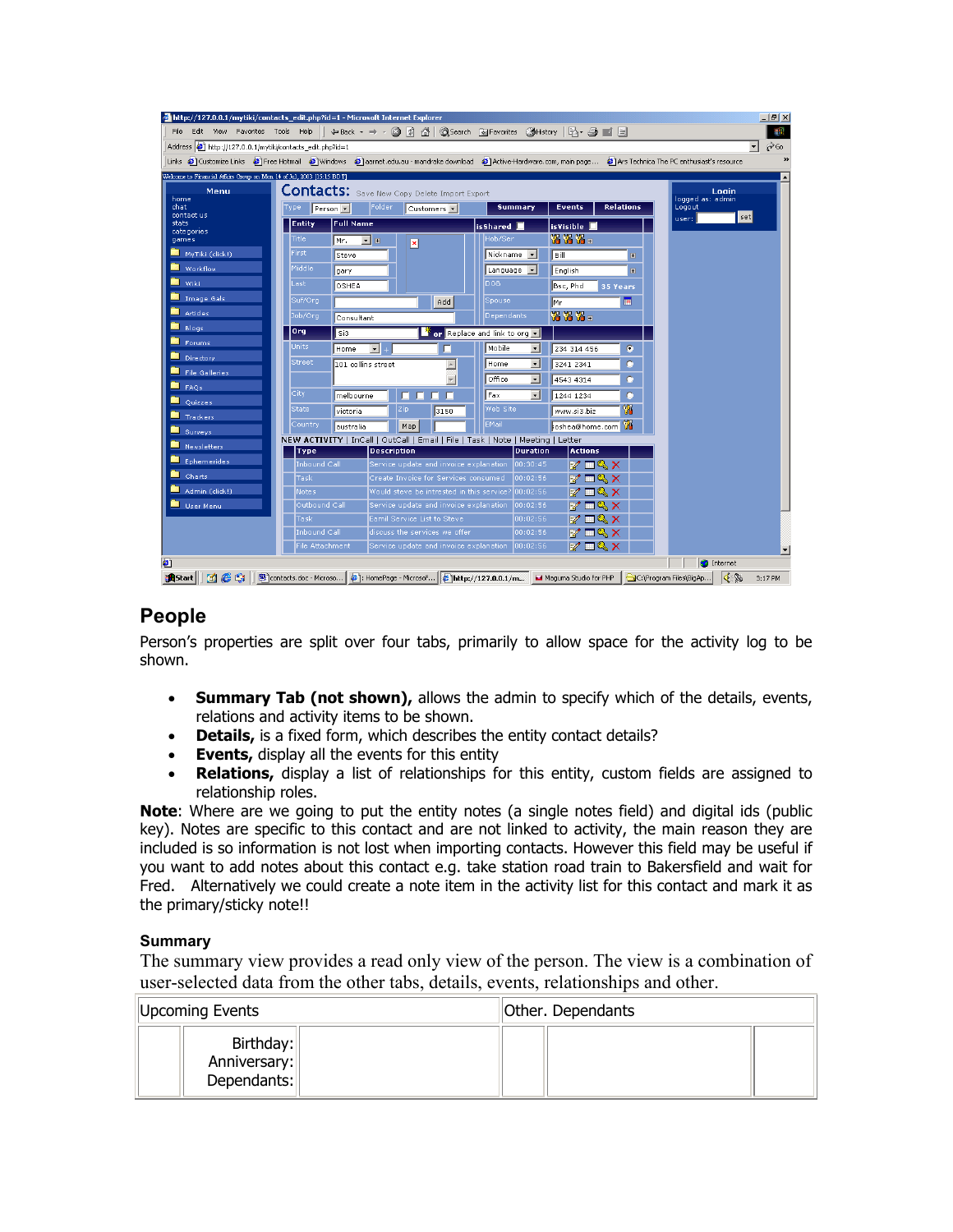| Person Details                                                                                                                                   |  | Other Custom fields     |  |
|--------------------------------------------------------------------------------------------------------------------------------------------------|--|-------------------------|--|
| Name:<br>Mailing:<br>Address:<br>Home Phone:<br>Office Mobile:<br>Job Title:<br>Department:<br>Company:<br>Web Site:<br>Pager:<br>Fax:<br>Email: |  |                         |  |
| <b>Most Active Relations</b>                                                                                                                     |  | Other Services/products |  |
|                                                                                                                                                  |  |                         |  |

#### **Details**

Provides the details for this person

#### **Events**

Events are simply a convenient way of adding and viewing calendar events for a specific contact and will use the existing tiki group calendar, and can be used to define activities such as:

- $\triangleright$  Birthday [date, who do I remind]
- ⌦ Anniversary
- ⌦ Pay Review
- ⌦ Customer Service Review

#### **Other Calendar Options**

Meeting/Appointment [Request/Schedule]

- ⌦ Subject
- $\boxtimes$  Location  $\Box$  online meeting  $\Box$  netmeeting | netshare event, event address  $\Box$
- ⌦ Start Date [] Time
- ⌦ End Date [] Time
- ⌦ Recurring event [dialogue see outlook]
- $\boxtimes$  Reminder [1 hour before] |show as [busy | tentative] out of office | free]
- ⌦ Invite Attendees bTo [email.addresses ]
- ⌦ Send attachments:
- ⌦ Attendees Availability: [dialog see plan a meeting outlook ]

Forward as iCal \*.ics (add attach .ics)

**NOTE**: may move events to activity log

#### **Relations**

Used to view and define relationships for this contact, relationship can be defined as

- People-2-People (steve->**father**->aaron)
- People-2-org (steve->**directory**->si3)
- org-2-org (si3->**subsidur/division/department**->asdell)
- Group base relationships 1:M can also be defined for things such as sales opportunities.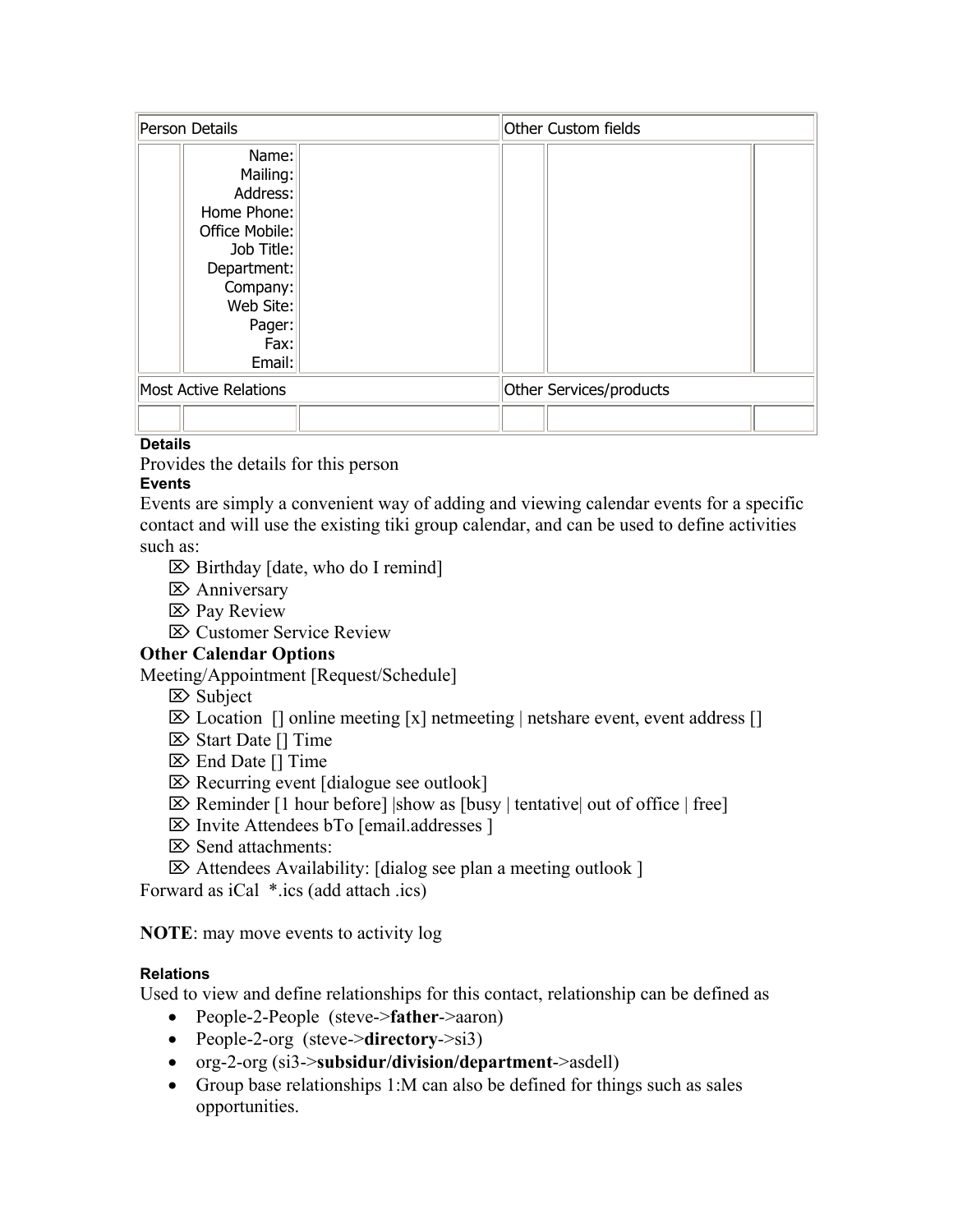Creating new relations involves specifying the following instance information

- ⌦ Relationship Name []
- $\triangleright$  Description  $\lceil \cdot \rceil$
- $\triangleright$  Which People are involved in this relationship []
- $\triangleright$  Which organizations are involved in this relationship []
- $\triangleright$  When does this start date  $\iota$
- $\triangleright$  When does this end (if any) []
- $\boxtimes$  Values for each of the user defined fields for this relationship type

The Relationship definition screen allows you to define the relationship role along with the attributes for this role. Attributes are based on tracker fields are there is no limit to the number of attributes allowed to describe a relationship.

- ⌦ Type: org/person
- ⌦ Entity (FN) Name:
- ⌦ Compartment/unit: N/A, ALL, Select
- ⌦ Role Name:
- $\mathbb{Z}$  Unlimited user defined Attributes

Example Sale opportunity could be defined using the following attributes

- ⌦ Close date
- ⌦ Sale stage
- ⌦ Potenta revenue: 1 zillion
- $\boxtimes$  Profilt margin [10%] I
- ⌦ Description

### **Organization**

Organization screen layout follows the same conventions as found in the person properties. Organization properties are used to define the various attributes that describe the organization, such as department's etc. People may be linked/mapped to each department or roles but the details of that person are store in the person.

### **Events**

The events property view will follow the same conventions as those found under both people and organizational events.

### **Relations**

The relation's property view will follow the same conventions as those found under both people and organizational relations.

# **Links/Competition**

Their are many groupware and standalone php based solution that offer some of the capabilities that will be present in tiki CRM, here is a short annotated list of some of the solutions I have played with.

*http://www.moregroupware.org/ Nice and simple GUI and has nice company*  relationships and partner modules, also has a really cool looking web mail app. http://www.phprojekt.com/ provides a wide range of functions, none of which really excel, although the calendar module looks pretty neat.

*http://www.phpgroupware.org/ Latest release includes some theme and CMS support, generally this has a good contacts and project management capability we could add these to tiki*